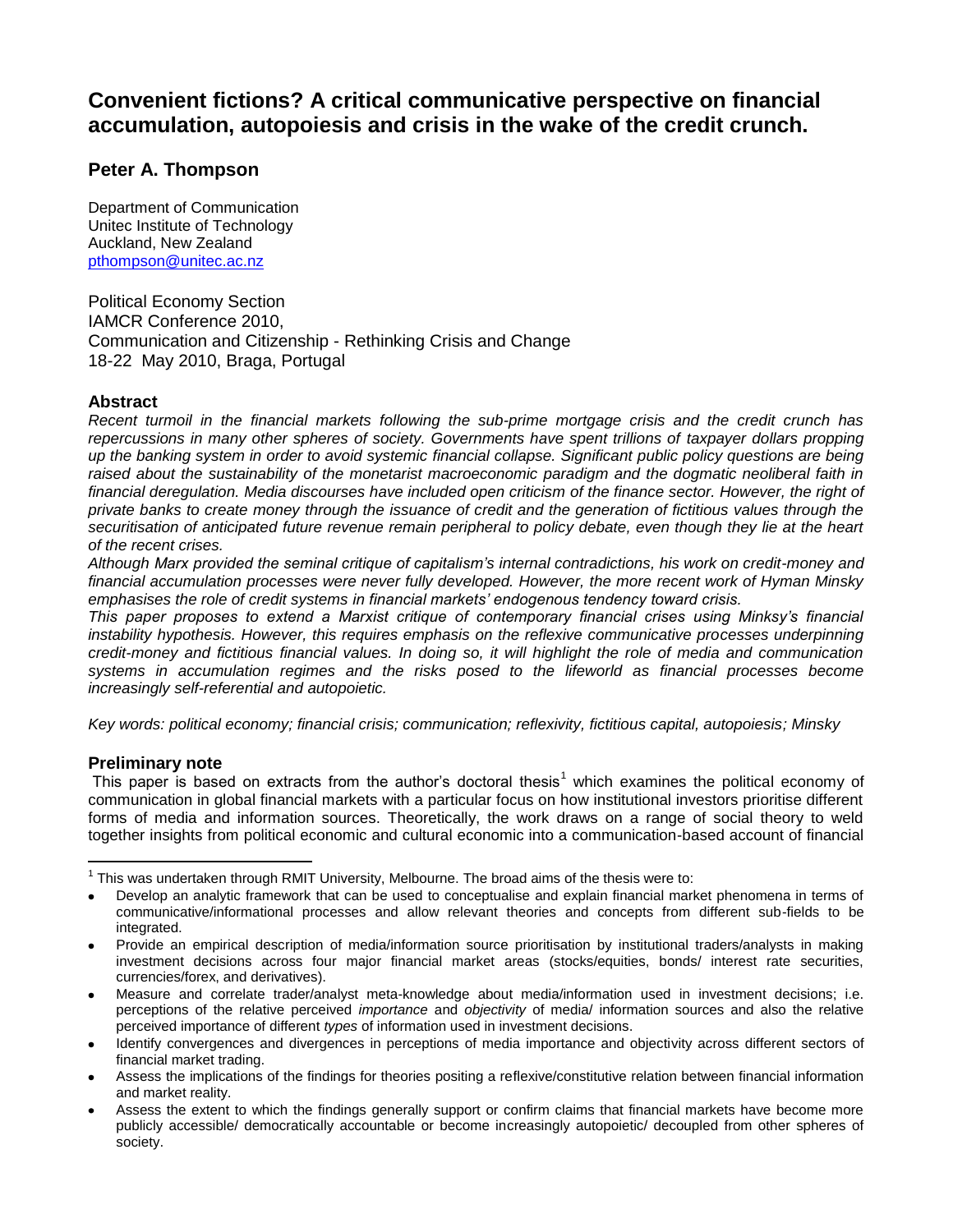transactions and generation (or annihilation) of financial values. These arguments are necessarily abbreviated in this paper. The empirical study included a survey and a series of interviews with New Zealand-based traders and analysts and also periods of non-participant observation on the trading floors of Deutsche Bank, ANZ bank and the Reserve Bank of New Zealand. Again, space precludes presentation of the empirical data and analysis in detail, but the findings inform the arguments concerning the extent to which financial markets exhibit communicative reflexivity and respond to information/signals endogenously generated by the activities of financial markets themselves. The conceptions of communicative reflexivity are deployed to analyse the processes through which fictitious financial values are generated and annihilated (linking a neo-Marxist account of capital accumulation to Minksy's account of financial instability) and also to conceptualise the financial system's autopoietic tendency to become decoupled from the industrial economy and lifeworld, as recently illustrated by the global credit crunch.

### **The context of contemporary financial markets**

Money may make the world go round, but the global communications infrastructure and financial information systems are what allow money to go round the world. The convergence of computing, telecommunications and other electronic media since the 1970s, in conjunction with financial deregulation, has led to important shifts both in the scale and nature of international financial markets.

The total value of world financial assets increased from approximately US\$12 trillion in 1980 to US\$167 trillion by 2006 (McKinsey Global Institute, 2006, 2008). Of that US\$ 167 trillion, US\$54 trillion is represented by equities (company stocks), US\$45 trillion by bank deposits (monetary holdings), US\$43 trillion by private debt securities (mostly corporate bonds), and US\$26 trillion by government debt securities (treasury bonds). On top of this, by 2006, the global derivatives market was worth a further US\$10 trillion in gross market value, and US\$477 trillion in notional value<sup>2</sup> (McKinsey Global Institute, 2008; Bank of International Settlements, 2007a). By way of contrast, industrial market production, represented by World GDP, was a 'mere' US\$48 trillion in 2006 (McKinsey Global Institute, 2008).

Meanwhile, exponential increases in information processing capacity and the volume, velocity and extension of electronic financial transactions have seen the daily global market turnover of foreign exchange (forex or FX) derivatives expand from US\$880 billion in 1989 to US\$3.21 trillion in 2007 (Bank of International Settlements, 2005, 2007a). While forex markets generate the largest turnovers (see table below), other areas of the global financial markets also generate massive trading volumes. In 2006, US\$280 billion was traded daily in equities (GoForex, 2007) while US\$947.3 billion was traded in government bonds (SIFMA, 2007). Meanwhile, in 2007, the overall daily turnover in global OTC derivatives<sup>3</sup> markets was US\$4.2 trillion (BIS, 2007b, 2007c).

| <b>Instrument</b>             | 1989 | 1992 | 1995 | 1998 | 2001 | 2004 | 2007 |
|-------------------------------|------|------|------|------|------|------|------|
| Spot transactions             | 317  | 394  | 494  | 568  | 386  | 621  | 1005 |
| Forwards                      | 27   | 58   | 97   | 128  | 130  | 208  | 362  |
| Swaps                         | 190  | 324  | 546  | 734  | 656  | 944  | 1714 |
| Estimated gap in reports      | 56   | 43   | 53   | 61   | 28   | 107  | 129  |
| Total 'traditional' turnover: | 590  | 820  | 1190 | 1490 | 1200 | 1880 | 3210 |
| <b>Total Forex turnover</b>   | 650  | 880  | 1150 | 1650 | 1420 | 1950 | 3210 |

|  |  | Average Daily Turnover on Global Foreign Exchange Markets (US\$ billions) |  |  |  |  |
|--|--|---------------------------------------------------------------------------|--|--|--|--|
|--|--|---------------------------------------------------------------------------|--|--|--|--|

Figures derived from Bank of International Settlements (BIS), (2005, 2007a)

 $\overline{a}$ 

These colossal flows are comprised predominantly of speculative investment capital controlled primarily by institutional investors working for investment banks<sup>4</sup>, pension funds, insurance brokerages, hedge funds and

 $2$  Derivatives are contracts whose value to the buyer or seller changes according to the price movement of another underlying asset within a specified time frame. On the most basic level, a simple futures or options derivative might entail an agreement to buy/ sell a commodity or other security at some price agreed today, thereby protecting the contract holder against the risk of unforeseen price movements. The cost of the derivatives contract is only a fraction of the capital value of the underlying asset in question, hence the 'notional' value is much higher than the market value of the capital exchanged between the counterparties. See later discussion for more information about how derivatives markets operate.

 $3$  Over-the-counter or OTC derivatives are private financial contracts between two counterparties, sometimes of a bespoke nature. Exchange derivatives are generic contracts which are standardised and routinely traded through exchanges or as securities in their own right, e.g. commodities or FX futures. The US\$4.2 trillion is in notional value, not gross market value.

Note that some definitions of 'institutional investor' exclude banks, but the term here is used inclusively to refer to professional investors working for large financial organisations. In contrast, the term 'individual investor' refers to a private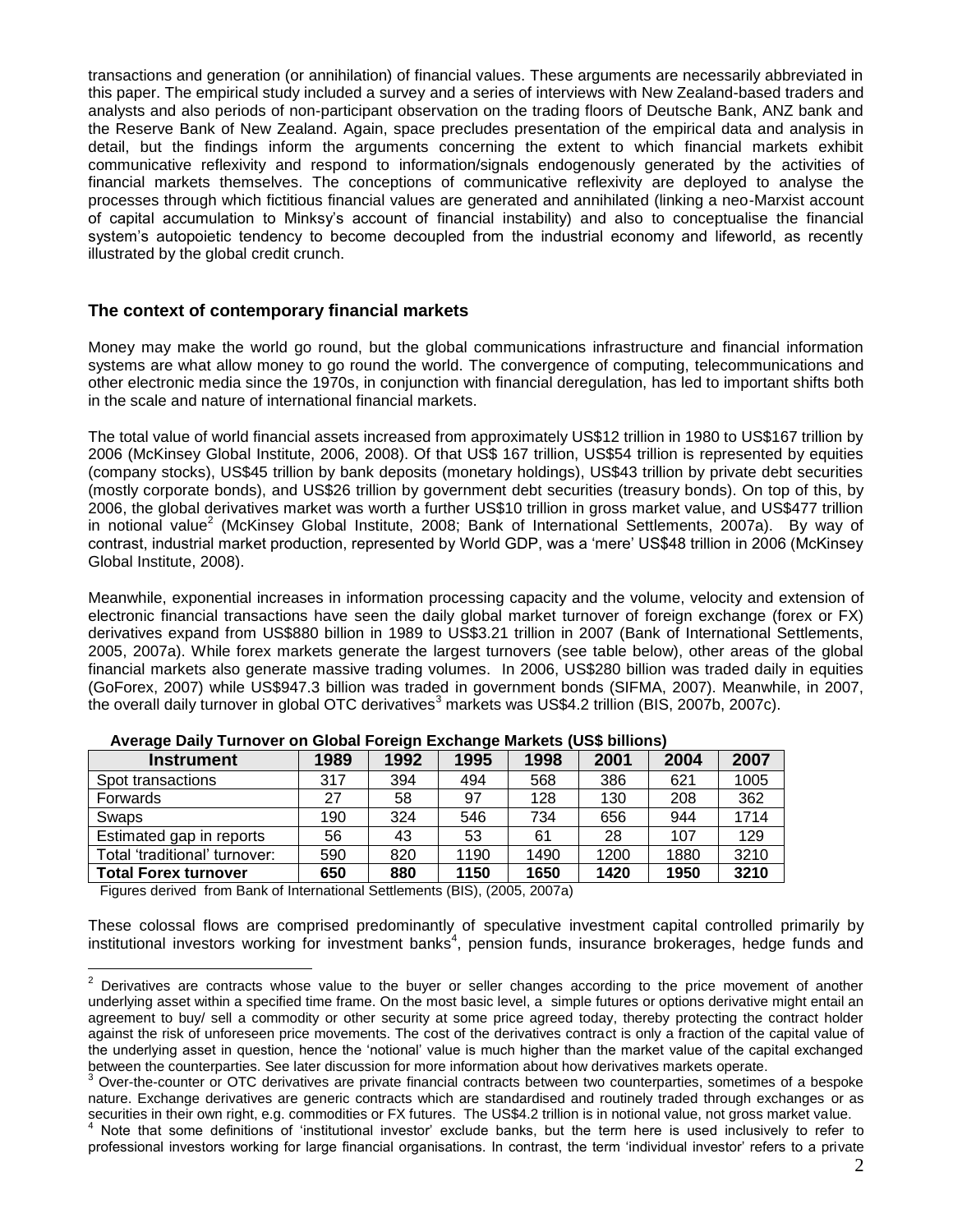other investment firms and brokerage houses (although transnational corporations are also significant financial actors and there is growing participation from individual investors). Global capital flows are an index of the essential agency of capitalism, i.e. to constantly seek new configurations of investment to maximise returns. Global financial markets operate around the clock (although major exchanges have set opening hours during the week) as do most major financial institutions (with trading desks in different parts of the globe opening as others close). Trading desks are packed with screen displaying real-time market updates. News from one major financial centre can generate real-time reactions in stock, bond and foreign exchange markets across the world (Anderson et al., 2007).

The expansion of the scale of financial market trading has entailed not only unprecedented increases in the basic *volume* of monetary flows but also unprecedented increases in financial market activity as a *proportion* of global economic production (Wade, 2006; Pazarbasioglu et al., 2007; McKinsey Global Institute, 2008). The total value of global financial securities was roughly equivalent to world GDP in 1980 (109%) but by 2006, this ratio had increased to 348% (US\$167 trillion in financial market capitalisation compared with US\$48 trillion in world GDP). Many of the advanced industrial economies now have a financial 'depth' of over 400% GDP (McKinsey Global Institute, 2006, 2008). This has significant implications not only for the relations between financial markets and industry, government and civil society, but also for capitalism itself.

This expansion and extension of global financial market activity and increasing financial deepening has been facilitated by the development of communication and computing infrastructures through which flows of market information and capital itself are mediated. Communication infrastructures link trading desks around the world to major exchanges and specialised financial media systems such as Reuters and Thomson-Bloomberg which not only provide financial actors with real-time information but also with the interface through which most investment transactions are undertaken.

### **The context of global finance and communication systems**

 $\overline{a}$ 

The expansion of the financial markets since the 1970s is closely related to the development of new communication systems and information technologies deployed in financial markets. New communication/ information technologies (NCTs) have been central to a number of significant developments in financial markets since the 1970s. NCTs have facilitated substantial increases in the velocity, volume and extension of financial market activity through providing the infrastructure for transborder capital and market information flows. They also play a role in bringing about spatial-temporal reconfigurations of the networks of interaction interconnecting the key spaces/nodes in which financial decisions/ investment transactions take place. Physical exchanges and pit trading have been gradually superseded by electronic brokerage systems and a global network of trading rooms interlinked through trading screens.

Meanwhile, the emergence of new financial models, new financial investment instruments and assets (NFIs) and new modalities of trading (such as the use of derivatives for leverage and to hedge risk) are also dependent on NCTs. The calculation (and securitization) of financial risk and the interlinkage between different financial securities across formerly spatially/ temporally discrete markets depends on systems of calculation and information processing that were in most cases not feasible prior to the development of computers and digital media. The potential for accelerating and amplifying returns on the financial accumulation circuits is a key driver of financial deepening both in terms of the ratio of financial market activity/values to the industrial economy (see earlier statistics) and the increasing proportion of financial sector revenue in company profits.

The expansion and acceleration of financial information production/ dissemination systems, (both public media such as CNBC, and specialist/ institutional media such as high-end wire services and electronic brokerage platforms such as Bloomberg and Thomson-Reuters) simultaneously facilitate and intensify the demand for realtime market monitoring across an increasing range of financial variables (reflecting new financial models and modes of trading). As information flows accelerate, so too do trading responses, increasing the rate at which prices change (volatility). The symmetrical and simultaneous distribution of market information compresses the time-frames in which trading decisions are undertaken and tightens price-spreads between markets and

person who actively and routinely engages in financial investment activity for personal gain, and includes 'day traders', the semi-professional investors who engage in securities trading through electronic exchanges, buying and selling on a daily basis to seek profits from short term price fluctuations. The term 'individual investor' as used here generally excludes members of the general public who have financial assets managed on their behalf (e.g. in a pension fund) or who passively hold financial securities such as stocks or bonds for the purpose of gaining dividends, but who do not trade these on any regular basis.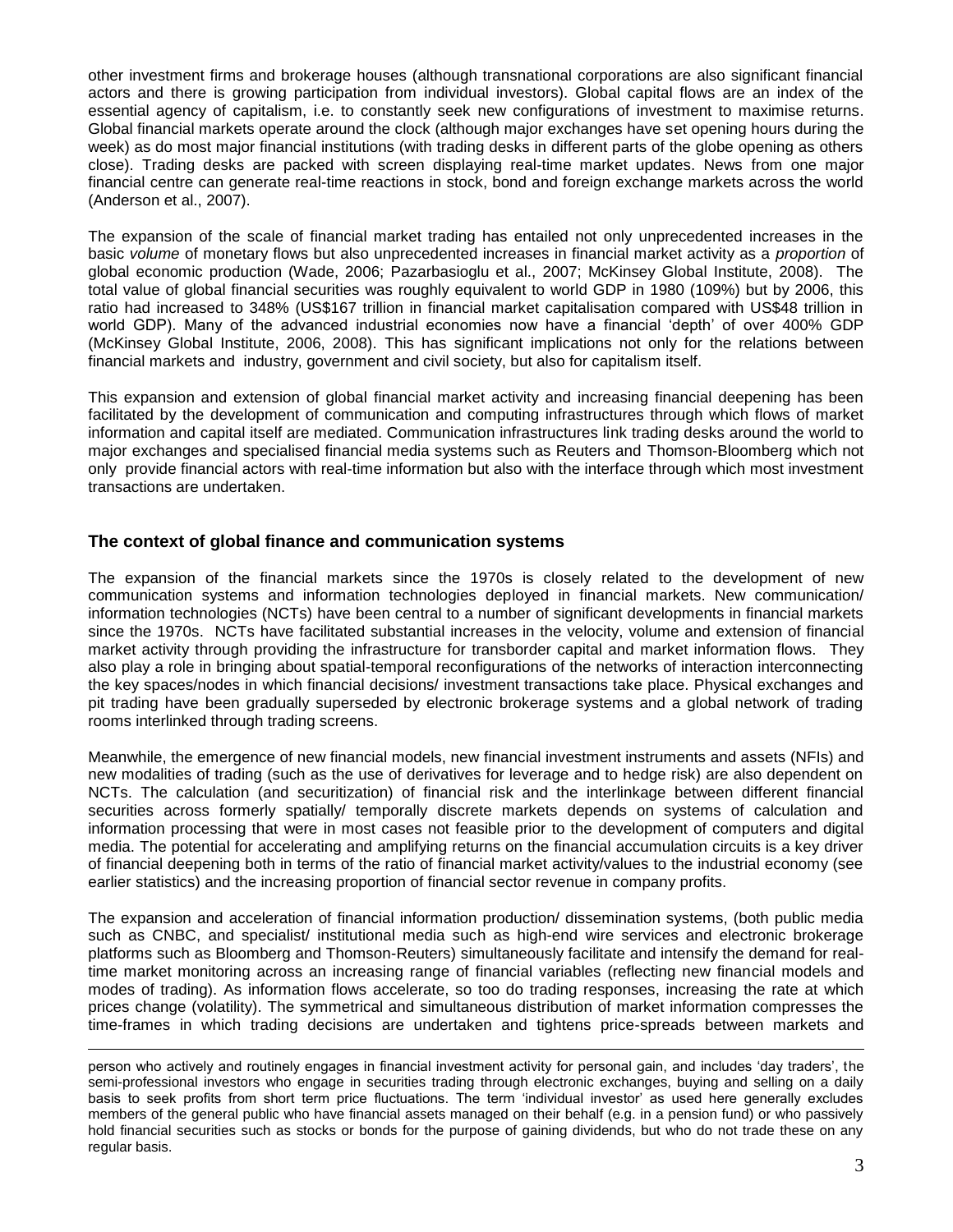securities, largely eliminating arbitrage opportunities derived from informational symmetry (Carey, 1995). In trading rooms packed with trading screens and awash in real-time flows of data, filtering and prioritisation is unavoidable. In turn this increases the importance of monitoring other financial actors to discern what variables and trading models/frames are currently driving capital flows. This meta-information is critical in maintaining a trading edge in an informationally symmetrical market. However, trading based on this kind of reflexive knowledge has the potential to become self-referential and decoupled from core fundamentals (such as company earnings, interest rates, and growth in the industrial economy).

Meanwhile, the pressure to respond in real-time to changes in information and prices intensifies volatility and decreases the predictability of markets (see Hope, 2006). This opens up new trading opportunities using NFIs to performatively calculate, securitize and exchange financial risk, but also increases the complexity, opacity, leverage and interlinkage of financial securities (particularly where OTC derivatives are traded between private counterparties). While these new modes of trading may sustain returns on investment and allow the hedging of some risks, the systemic effect can be to increase the potential for breakdowns in the models and reference points that allow risk and (fictitious) financial values to be calculated (Bryan & Rafferty, 2006).

The conjunction of symmetries of information, globally networked nodes of trading operating around the clock and systems of calculation that increases the risk of symmetries of meaning and agency. This may not only precipitate crisis but increase the risk of fictitious value annihilation in one market/security type being manifested across others. Transparency regimes intended to control financial risks, moderate volatility (due to market shocks) and increase efficiency (both informational and in terms of returns on investment over time) may increase information disclosure and hence symmetry of price sensitive information (Best, 2005). However, this can also have the effect of further tightening price spreads and necessitating trading strategies (such as increased leverage and complex securities) that engender more/different forms of risk in order to sustain returns. This further narrows the opportunities for arbitrage and the margins on returns and increases the use of leveraged trading NFIs to amplify profits. Importantly, it also requires new investment strategies and trading models underpinned by communication systems.

### **Theorising communication and finance**

The changes in financial markets related to new media and information systems are not merely technological in nature. They also involve significant shifts in the implicit conceptions of the nature of capital and the criteria that shape value. The nature of capital as a social relation was recognised by Marx (1859, 1885, 1894). However, The neo-Marxist foregrounding of social macrostructures does not lend itself readily to meaning-based accounts of symbolic exchange and the formation of the shared conceptual/interpretative systems underpinning financial values. Simmel (1900/1990), meanwhile, theorised monetary forms in terms of enculturated trust in symbolic forms. However, accounting for the cultural-symbolic processes underpinning contemporary financial exchange while maintaining a focus on the critical political economic implications of such developments is not simple. The symbolic ontology of contemporary finance is more easily analysed from a cultural economic perspective. However, the cultural economic emphasis on micro-level agency and ethnographic description can occlude the macro-level political-economic implications of these processes. Analysing contemporary financial markets therefore requires an integration of the insights from both political economy and cultural economy.

Several approaches in social theory have attempted to bridge or circumvent the tension between structural and agency-based accounts of social activity, including Giddens' (1979, 1984) structuration theory, Bourdieu's (1977; 1993) field/habitus framework, and actor-network theory (see Latour, 1993; Callon, 1999;). Although none of these had escaped criticisms of dualism, instrumentalism or determinism (sometimes all of these from different critics) the general recognition that social action required some form of coordination and mediation between agents and that actions would help reproduce structures is an important commonality. Another recent approach is *cultural political economy*, which includes the works of Sayer (2001), Jessop (2004) and Graham (2006). These all recognise the utility of emphasising symbolic/communicative processes in synthesising political economic and cultural economic analyses (Sayer emphasises Habermasian communicative action, Jessop emphasises intersubjectivity and semiosis, and Graham emphasises discourses and sociolinguistics). These all offer significant insights into the constitutive role of symbolic/communicative processes in economic/financial reality. However, all have limitations related to conceptions of systemic (dis)embedding (Sayer), the materiality of semiosis (Jessop) or the (over)emphasis on linguistic processes in economic activity (Graham). While accepting that all these approaches offer theoretically progressive insights, it was deemed necessary to develop a bespoke framework which would foreground symbolic/ communication processes and allow political economic and cultural economic analyses of financial phenomena to be transcoded (see Jameson, 1997).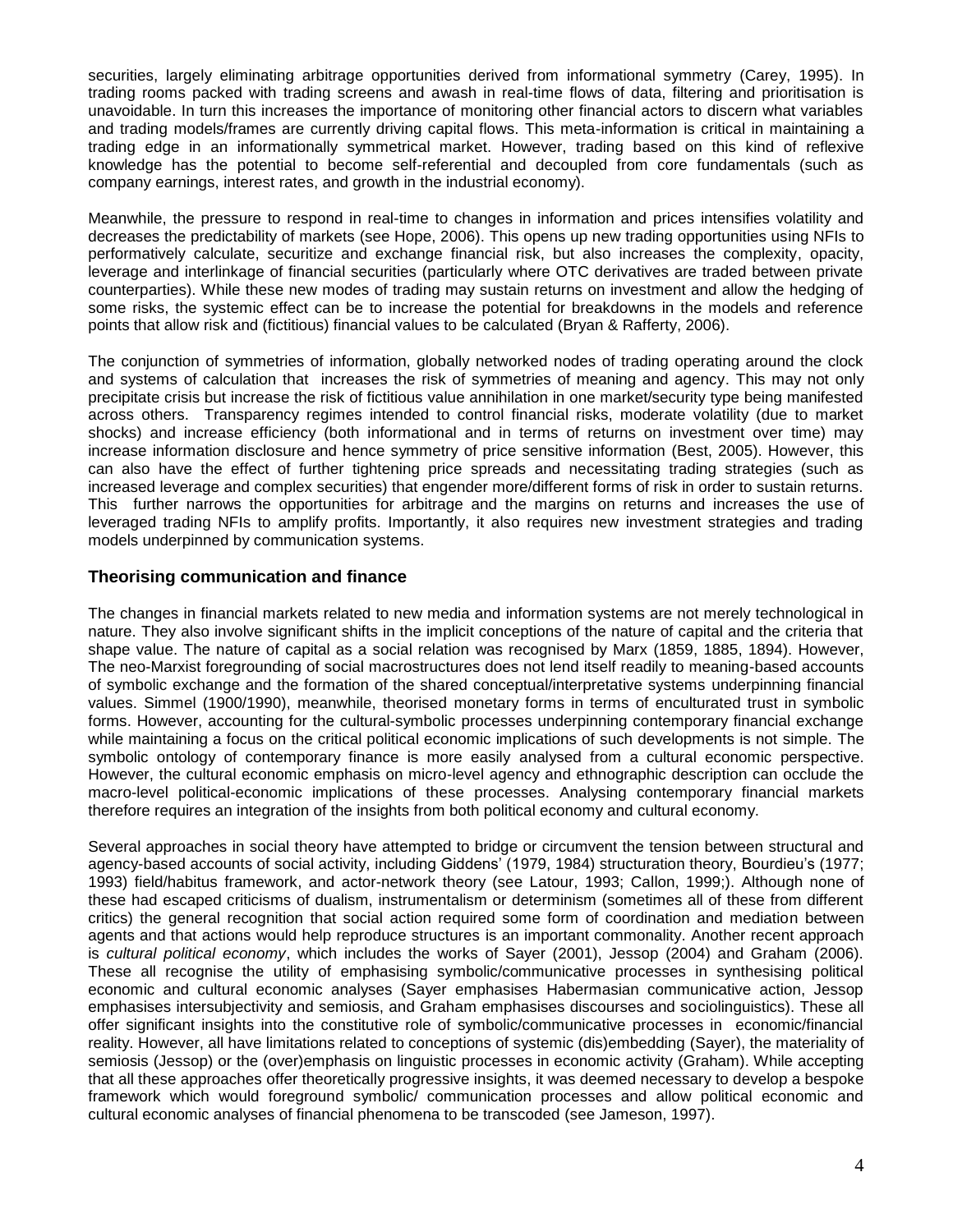The formulation of *intersubjective codification* borrows from the aforementioned approaches in conceiving of structure and action as mutually constitutive formations which demarcate the available channels and modalities of meaningful action within a given arena. The notion of intersubjectivity here emphasises the necessity of individual agents' mutual recognition of the channels/modes of action in order to coordinate economic exchange and the coherent ascribing of meanings to transactions. Thus, for example, for money to be used in purchases, transactors must agree on what counts as legitimate tender and commodity forms, recognise property rights and agree on valuations. This approach obviates the need to posit ontologically distinct social structures that function independently of social agents by recognising that the codifications operating within a given social arena both mediate and constrain action. Aggregates of social action condition the arenas in which individual agency operates, but it is those actions through which intersubjective codifications are reproduced (and renegotiated) over time. The formulation does not deny the objective ontology of the material world, but conceives the *relations*  of economic agents to that material world (e.g. property rights or valuations) as constructed, mediated and reproduced through communication processes.

In this regard, the processes of financial communication and mediation cannot be adequately understood as simply *representative* of external/ objective market events. Rather, they are *reflexively constitutive* of financial reality. Thompson (2003, 2009) identifies three basic forms of communicative reflexivity:

- The *implicit/performative* form concerns the need for mutual recognition of monetary forms, instruments, models and channels in order to facilitate meaningful transactions, and it is on this level that financial theory can be defined/performed into reality (including calculative processes of valuation, specification of fundamentals and trading frames/schemata and reification of complex new securities as tradable objects).
- The *explicit/transactional* form of reflexivity primarily involves the crystallization of prices through buying/selling (or enunciation of ask-bids on brokerage screens), and also the generation of price movements through high volume transactions that exceed current liquidity levels (note this also creates fictitious market values/returns by indexical extension of the ostensible value of recently-traded securities to all the other holdings of those securities). Other communicative market actions involving the deployment of specific symbolic forms (such as credit ratings or interest rates) are themselves intersubjectively coded as core fundamentals and thus directly constitute shifts in market reality. These can also be considered to entail explicit/transactional reflexivity.
- The *contingent/game* form of reflexivity involves extensions of trading schemata/frames to include the monitoring of other market actors' opinions/ motives/ positions and basing one's own investments not only on the market information available but on the anticipation of how other market actors will collectively interpret and respond to it. This includes self-referential Importantly, this latter process also allows renegotiations of the intersubjective codifications by redefining new variables a variables that need monitoring and transforming trading models/frames/schemata.

### **Globalisation and financial accumulation**

There several accounts of globalisation that offer relevant accounts of finance (including Held et al, 1999; Appadurai, 1990; Castells, 1996; Sklair, 2001 and Sassen, 1996, 2006). These cannot be reviewed here, but a general argument can be made that globalisation can be broadly conceived in terms of a reconfiguration of the delineations and relations among the polity, economy and civic/lifeworld subsystems. Financial globalisation has been facilitated and accommodated by important adjustments in the relations among the institutions of state, capital and civil society (see Held, et al., 1999). This partly reflects an important shift in macroeconomic policy from the 1970s onwards away from the Keynesian paradigm toward the neoliberal/ monetarist paradigm. The former framework allowed governments autonomy over domestic borrowing and expenditure while using controls on currency pegs and restrictions on capital flows to maintain economic stability. In contrast, the neoliberal/monetarist framework regards free capital flows and currency stability as essential to market efficiency and therefore requires domestic spending and full employment goals to be subordinated to these fiscal priorities (Obstfeld, et al, 2003; Best, 2005).

From the late 1970s onwards, the Atlantic-Fordist mode of capital accumulation underwent an important shift (Jessop's, 1990, 2001a). Accumulation based on returns on investment in industrial production was eroded as the spatial and temporal inertia of commodity production/ consumption in inflationary environments led to diminishing returns. Meanwhile, the opportunities for accumulation offered by financial market investment were expanding and massive amounts of capital began to gravitate towards the financial system (Jessop, 1990; Sweezy, 1997; Harvey, 1999; Bellamy Foster, 2008). By 1980, the scale of global financial markets had begun to exceed world GDP. This shift in the primary mode of accumulation towards 'financialization' (Sweezy, 1997)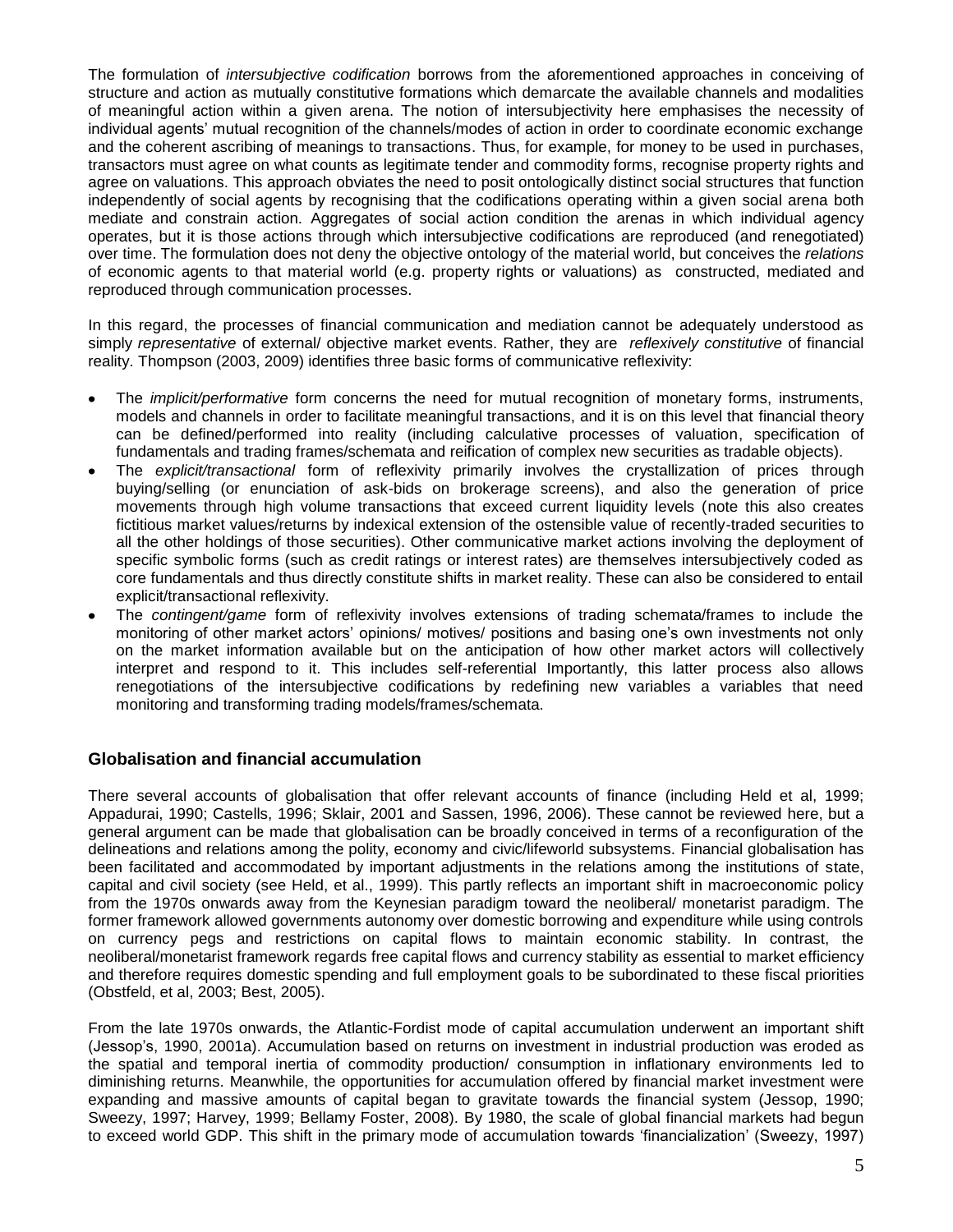was facilitated by the new modes of trading made possible by new communication technologies (NCTs) and new financial instruments (NFIs). along with the relaxation of controls on international capital flows.

These shifts in the primary mode of accumulation can still be usefully informed by Marx's (1867, 1885, 1894) seminal critique of capitalism, particularly the internal contradictions that manifest in the industrial and financial accumulation circuits (M-C-M' and M-M' respectively). Hilferding (1910) develops this analysis, particularly in regard to the importance of bank-credit. The work of Harvey (1990, 1999, 2003) is likewise significant in explaining how capital accumulation regimes have been underpinned by a series of temporal-spatial 'fixes' which temporarily off-set the tendency for accumulation and crisis. The perpetual drive to realise surplus value and avoid diminishing returns/ overaccumulation helps explain the drive to extend capital investments across space (seeking cheap labour/resources and cultivating new consumer markets) while compressing the temporal lags between investment and returns (using technology to increase efficiency in production/distribution and capital allocation through provision of market information). However, the argument here is that the nature of the contradictions and the propensity of capitalist markets toward crisis cannot be fully explained without consideration of the symbolic nature of fictitious value. Marx's labour theory of value does not sit comfortably with this, although his well-known observation in Capital Volume 3, (1894: chapter 29) suggests he anticipated precisely the form of financial securitisation that underpinned the recent credit crunch: *'Interest-bearing capital, in general, is the fountainhead of all manner of insane forms, so that debts, for instance, can appear to the banker as commodities'.* 

The problem of exponential growth of financial values out of proportion to the industrial economy was explicitly recognised by former Federal Reserve head Alan Greenspan (1996) in his 'irrational exuberance' speech. The generation of fictitious values that ostensibly sustain accumulation without commensurate increases in goods or services with use-value points to another type of symbolic accumulation 'fix'<sup>5</sup> on the M-M' circuit based on communicative ontology of monetary forms and generation of fictitious values related to communicative reflexivity. Indeed, this can be regarded as an extension of the role of media and communication systems in the different forms of spatial-temporal fix that Harvey discusses (see typology in the appendix).

Jessop's (2004) work on cultural political economy recognises the potential importance of incorporating an account of semiosis into accounts of global capitalism. Graham's (2006) analysis of 'hypercapitalism' likewise recognises the role of media/information technologies and language/discourse in the formation of fictitious values. However, these do not specifically address the role of communication and mediation processes in the specific context of accumulation fixes or crises. The framework of intersubjective codification and communicative reflexivity offers a way of extending these analyses in this direction, but to demonstrate this, there is a need to examine communication processes in relation to money.

### **Communication and monetary forms**

 $\overline{a}$ 

Dodd (1994) and Gilbert (2005) both point out that the definitions of money are contested and identify a theoretical tension between the structural political-economic analysis of monetary systems on a broad social level, and the ethnographic/ micro-social analysis of the manifold forms of monetary practices in specific sociocultural contexts. One important seminal socio-cultural theorisation was developed by Simmel (1900/1990) who emphasised that money required a fiduciary network of institutionalised trust among market actors who mutually recognise its value and validity as payment. Simmel also emphasised the way money had became a generic form of social power and noted the potential for social relations to become depersonalised through monetary relations. Other ethnographic approaches to money have emphasised how the uses of money are inscribed with social rules for legitimate usage in different socio-cultural contexts, i.e. 'earmarking' (see Zelizer, 1994; Singh, 2001).

A limitation of emphasising money's potential for generic social action and capacity to be earmarked to serve the agency of the holder is that it risks underestimating the structural limitations of monetary forms and understating the significance of the institutional origins of money in capitalist society; i.e. securitised bank credit/debt issued

 $5$  Note that there is a distinction here between the symbolic fix involving fictitious value on the M-M's circuit and the arguments of Bell (1973) and Castells (1996) concerning informational goods, Baudrillard's notion of sign-value (1993) and Lash & Urry's (1994) discussion of the symbolic economy, all of which are concerned primarily the commodity exchange circuit (M-C-M').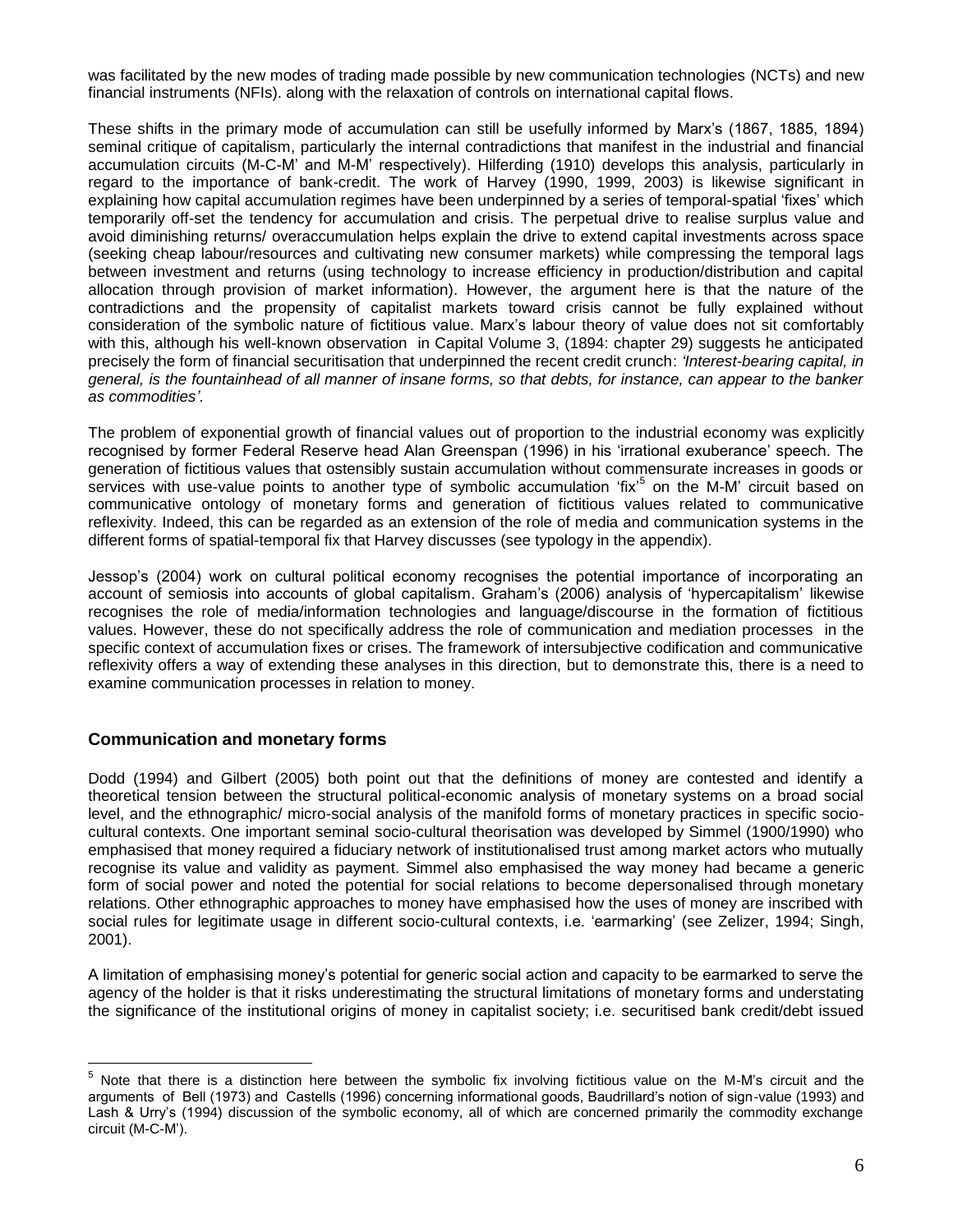through fractional reserve banking<sup>6</sup> as interest-bearing capital on the M-M' circuit (see Rowbotham, 1999). This is essentially a process involving the securitisation of a promise of future payment by semiotically inscribing the expected value of that future payment into present frames of reference. So long as the transactors have confidence that a) the promised payment will be made and b) the denominated form it is made in will retain its purchasing power among other market actors, then the promise itself really is as good as gold, so to speak. Indeed, the origin of money as a fictitious form of capital in the circuit of accumulation underscores how deeply the financial system underpins the industrial economy and other subsystems which make use of money. Although money can indeed be used in manifold ways, on a systemic level, credit-money is always vectored back to the private banking sector from which it originated, and in the final instance, this will inflect its usage<sup>7</sup>.

This would seem to invite a neo-Marxist analysis but as noted earlier, Marx conceived of money as a commodity form and regarded fictitious values on the M-M' circuit as inconsistent with the labour theory of value. Several theorists have attempted to resolve this issue: Ganssman (1988) and Goux (1990) both argue that the labour theory of value must be discarded. Meanwhile Kennedy (2000) and Fine and Lapavitsas (2000) respectively attempt to reconceptualise money in terms of abstract labour value and specialised commodity forms. The argument concurs with the former two theorists that the labour theory of value must be superseded in order to account for its symbolic ontology. However, in contrast to Goux and Ganssman, this is not necessitated by contemporary shifts in the symbolic ontology of capital; rather, Marx's labour value and commodity-based conception of money *never* adequately accounted for the shared codes underpinning money's fiduciary origins. On that point, Goux's psychoanalytic approach leads him to assert the need for shared social meaning in monetary forms but *reject* intersubjectivity as a basis for theorising this. Ganssman, meanwhile, recognises the symbolic/codified form of money, but correctly argues (contra Graham, 2006) that language is an inadequate basis to understand monetary codes. He also rejects Luhmann's (1984) account of money as a communicative system, suggesting that this overstates indeterminate agency and fails to account for its role in the maintenance of structural power relations in society. However, this assumes (rather like Jessop's [2004] reservations about a semiotic account of economic structure) that communication/ symbolic processes are *referential* rather than *constitutive* and cannot provide an account of structurally delimited behaviour.

The intersubjective codification framework resolves precisely such objections by emphasising how the demarcation of legitimate channels and modalities of action simultaneously embody and constrain monetary agency. In this regard Zelizer's (1994) notion of earmarking applies, but in the context of institutionally demarcated channels (which is why the even the traders responsible for the trillions of dollars'-worth of daily capital flows are constrained by the options on the brokerage screens and their institutional parameters of risktolerance). In conceiving of money as *abstract purchasing power*, the framework also allows Simmel's emphasis on institutionalised networks of trust and generic social power (within the parameters of the available institutional channels) to be transcoded. The framework also helps explain how the deployment of monetary symbols within a network of market agents whose codifications recognise them as money (implicit/performative reflexivity) constitutes a shift in social relations (e.g. property rights or the transfer of liabilities) and crystallizes market prices (explicit/transactional reflexivity), also sending a signal to other market actors about changes in valuation/ market expectations (contingent/game reflexivity). This then serves to link the conception of money and financial action into an account of reflexivity in financial markets and the generation of fictitious values that underpin the 'symbolic fix' to accumulation.

### **Fictitious values, symbolic fixes and crisis**

 $\overline{a}$ 

The credit/debt-based origins of monetary form in capitalist economies and the determination of their buying power through exchange on the global forex markets presupposes intersubjective recognition of their form, function and value to enable the coordination of financial activities and the mutual recognition of financial values. The private creation of money through fractional reserve banking is possible because of the indiscernibility of any distinction between the issued monetary simulacra and the reserve, performatively making an electronic

 $^6$  Through FRB, private banks are able to issue credit on a scale far greater than their actual currency reserves (a ratio of around 10:1 is common). States are responsible for the issuance of physical currencies (M0) and reserve banks usually set default interest rates. However, this is a small fraction of the overall money supply. Insofar as the banking (and, since financial liberalisation, shadow-banking) system operate as private businesses, the control of the monetary system is essentially controlled by financial corporations.

 $^7$  In the sense that borrowed money is issued with the obligation to repay, meaning it cannot simply be expended as payment for use-value commodities if this precludes possibility of repayment. Hence businesses borrow money to invest on the expectation that the investment will generate returns from which the interest can be repaid. Consumers who use credit for consumption soon find that increasing proportions of their disposable income are demanded by the bank.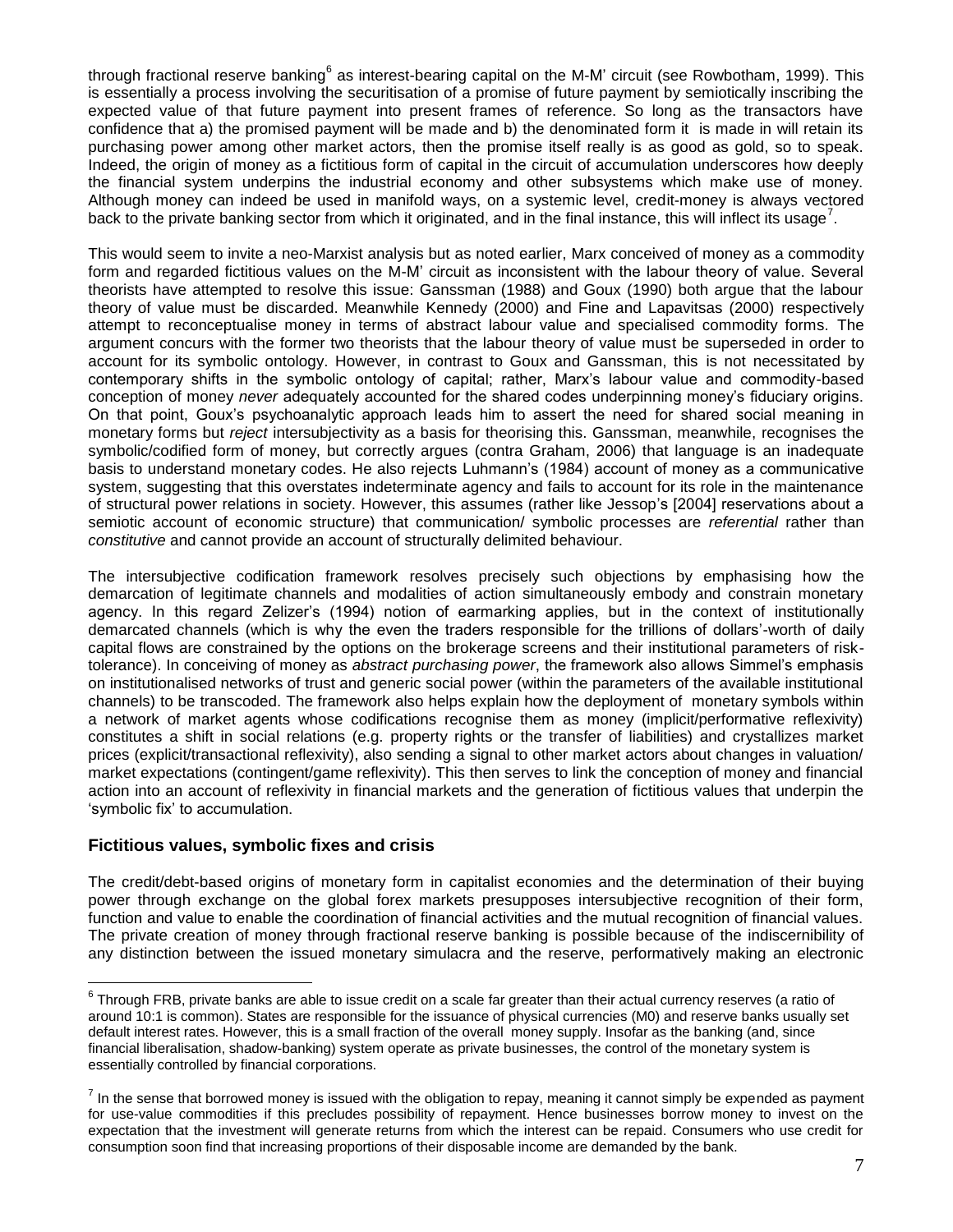credit dollar just as functionally 'real' as a physical dollar coin/bill (see Baudrillard, 1975, 1981; Rotman, 1980). The contracted expectation of future repayment allows the issuance of the credit symbol to the borrower who can then use it in market transactions. As Rowbotham (1999) points out, so long as the bank creditors maintain their confidence that their money is redeemable on request, the bank can continue to issue credit far in excess of its actual reserves. The notional/fictitious value of financial securities is generated in an analogous fashion. Financial securities are priced on the basis of the expectation of the future revenue they will generate for the owner (Golding, 2003). However, the incorporation of future expectations into current prices necessarily involves processes of calculation and mediation of information about the market (or other investors). This is a key reason why shifts in investor perceptions, the frames/schemata used to inform trading decisions or new information indicating a need to modify expectations will trigger trading and move prices.

As previously explained, trading in a volume that exceeds the current level of liquidity will move prices in the direction needed to attract the buyer/seller. As Golding (2003) and Muniesa (2007) point out, trading even a small proportion of the total shares of a particular company type can affect the notional value of *all* the company shares<sup>8</sup>. The trading generates a constitutive symbolic commensuration between the listed price and fictitious capital value. The notional price of a financial asset is fictitious precisely because it is based on *current* market expectations of the value of the *future* returns and the surplus that can be realised if the asset is liquidated<sup>9</sup>. In the same way, the mortgage debt underpinning the collateralised debt obligations (CDOs) implicated in the credit crunch was securitised and valued based on the expected revenue streams (including, as it turned out, erroneous indications of the risk of non-repayment). In the case of derivatives futures, the future valuation of the underlying asset can be performatively inscribed into present frames of reference.

As Bryan & Rafferty (2006) suggest, derivatives *bind* the financial future to the present (also see Pryke & Allen, 2000; Best, 2005). This can be conceptualised partly as contractual obligation, but the trading of futures contract on exchanges also provides an important signal about future expectations which can feed back into market expectations and hence the prices of underlying assets they denote<sup>10</sup>. An important process underpinning such calculations involves the quantification, securitization and transfer of financial risk. Although this takes historical price volatility (price movement over time) into account, it also involves calculations of risk which are performatively built into present prices. Prices are therefore sensitive to shifts in the perception of risk, and consequently, so too are fictitious values. Indeed, in regard to securitised debt, whether mortgage securities or government bonds, the ratings agencies (notably Moody's, Standard & Poor's and Fitch) play a key role in issuing investment grades which guide investment decisions and have a potentially significant effect on valuations<sup>11</sup> (see Kunczik, 2002).

These are the basic mechanisms of the symbolic fix to accumulation. However, it is simultaneously the mechanism that predisposes the financial system toward crisis, because the fictitious value that crystallizes in the semantic matrix of investor calculations and expectations can be annihilated in exactly the same manner and with a disproportionately small volume of trading.

 $^8$  Thus if buying 100 shares of a public company with 10,000 shares on the market pushes the price of a share up a dollar, then within the semantic matrix mediated by globally interlinked trading screens, the fictitious value of the company increases by \$10,000, not \$100 (albeit possibly only temporarily).

 $9$  Of course, if all the stock holders collectively tried to cash in on a sudden increase in an asset's notional value then their aggregate attempts to sell the assets might exceed the level of market liquidity (i.e. willing buyers at the current price) and collapse the asset's fictitious value.

<sup>10</sup> Other interviews noted that trade in derivatives would often affect prices in the underlying securities, not so much because of self-fulfilling expectations, but because the counterparties exposed to the risk of price movements if they were 'short' would buy the asset in question to hedge their position. This might still move the price, but it stems from institutional decisions about risk and portfolio structure, not self-fulfilling prophecy in any simple sense.

 $11$  Many financial institutions have a specified risk threshold under which securities cannot be bought and/or must be sold. BBB is the common investment-grade threshold, although some institutions will be more or less risk tolerant.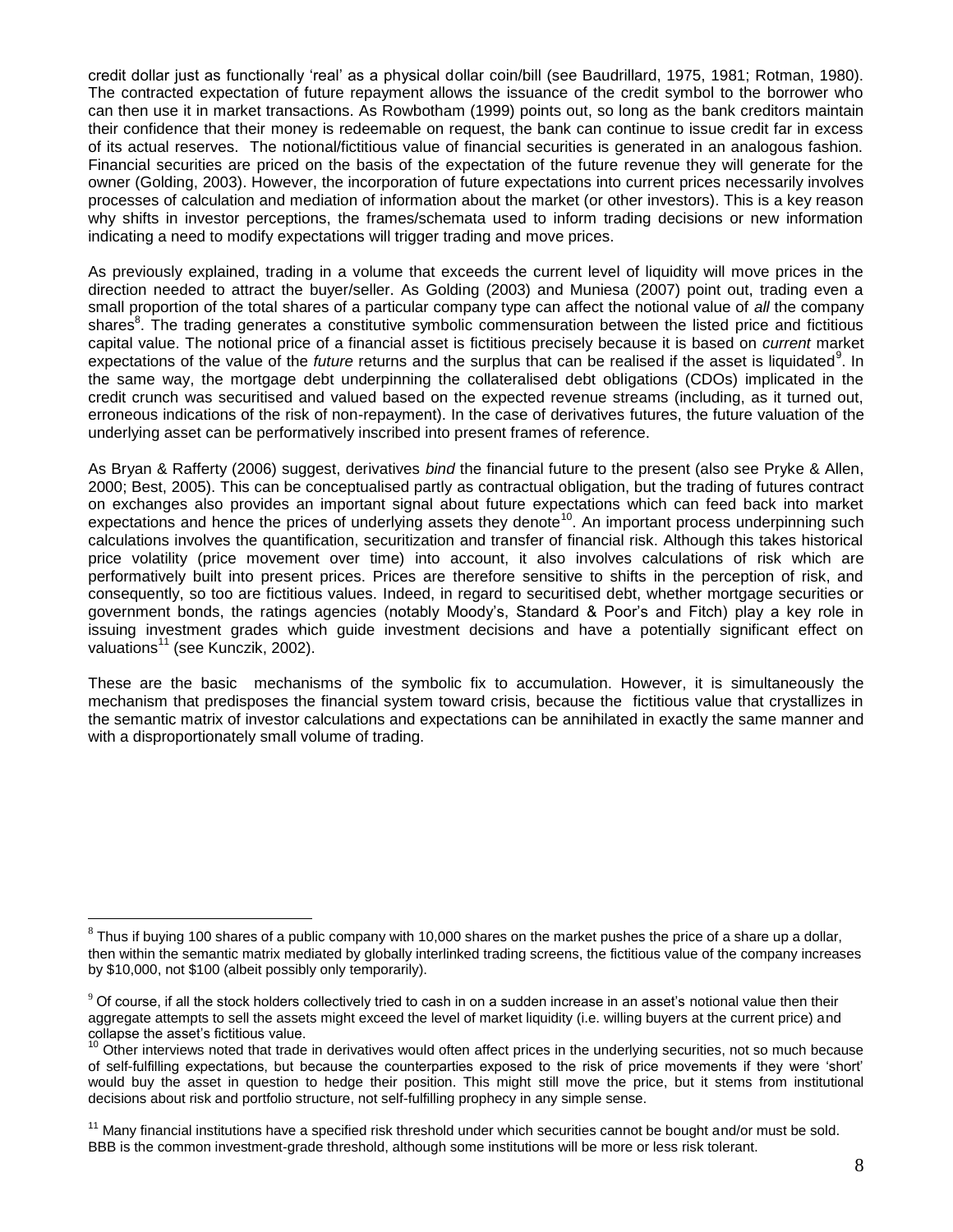### **Fictitious value and Minsky's Financial Instability Hypothesis**

Minsky's Financial Instability Hypothesis<sup>12</sup> (1977, 1982, 1992, see also Bellofiore & Ferri, 2001) identifies the central role of money and credit in financial pricing systems and links these to financial market's endogenous propensity toward financial bubbles/ crises. Importantly, as Keen (2001) and Pineault (2001) both observe, Minsky's recognition of the intrinsic instability of financial accumulation is also suggestive of its potential for it to be transcoded into a neo-Marxist account of accumulation crises (although this requires that the labour theory of value does not apply to the M-M' circuit). Minsky (1977) differentiated between two systems of pricing in the economy, which as Keen (2001) suggests, identifies a disjuncture between Marx's circuits of commodity production and financial exchange:

*'The money wage rate is a dominant determinant of the supply price of investment output* [i.e. commodity production]*. The price of a capital asset is a determinant of the demand price of a comparable investment good. Given that the price level of capital assets* [i.e. M-M'] *and investment output* [i.e. M-C-M'] *are based upon quite different principles, it is not surprising that, at times, they can and do get out of 'alignment'. This is especially so when* […] *positions in capital assets as well as the investment output in the process of being produced are debt financed, so that changing in financing terms affect both the supply price of investment outputs with significant gestation periods as well as the market value of capital assets.'* (Minksy, 1977, p.142).

As Hummel (2002) notes, Minsky's analysis highlights a tension between the industrial economy and financial system whereby returns on investment come to depend not only on consumption of commodities but on the perpetual expansion of revenue streams from financial investment. Indeed one form of 'temporal fix' is based on credit (see appendix). By creating present purchasing power on the promise on future repayment (with interest) the accumulation contradiction that arises in the M-C-M' circuit when the level money is insufficient to purchase all the available commodities can be off-set. Of course once the level interest repayment equals the borrower's income, this temporal fix becomes unsustainable. A parallel problem arises in relation to the M-M' circuit, where the perpetual growth of capital investment is needed to sustain fictitious values (explicit/transactional reflexivity). Credit expansion can help ensure there is sufficient money in the system to allow surplus exchange value to be realised. However, this source of liquidity depends on the availability of bank credit which is shaped by risk calculations and expectations of future returns These expectations are influenced by endogenous market cycles and self-referential (and self-reinforcing) feedback loops within the financial circuit of accumulation.

Importantly, Minsky's (1977, 1982) analysis points out that periods of financial market stability generate the conditions for future instability. A perceived investment opportunity (such as the development of new financial instruments promising attractive returns, e.g. CDOs) generates demand for credit from the investment sector. The ensuing investment fuels market activity and an expansion of fictitious financial market values. This growth encourages market optimism and minimises risk perception both among investors and bank creditors. Consequently, there is an expansion of low-interest credit due to high confidence in borrower's ability to repay debt from future returns (which is partly attributable to the growing value of securities, which moreover, provide collateral for further loans). This allows a positive feedback loop to form, whereby financial market growth engenders euphoria among investors and banks, generating further cheap credit expansion on the expectation that further market growth will continue and ensure debts are repaid. The current returns constitute a signal confirming the validity of future expectation of further growth.

Thus the risk of future defaults on loans is calculated on the basis of currently (over)optimistic perceptions of future market growth, shaped by the expansion of financial values in the recent past. Minksy (1977, 1982, 1992)

 $12$  Hyman Minksy's Financial Instability Hypothesis was marginalised by mainstream economic theory, partly because it rejected a core premise of the dominant neoliberal/monetarist paradigm, namely the assumption that market instability and inefficiency stemmed primarily from exogenous attempts to interfere with market processes (such as government regulation). The applicability of his theories to recent crises has led to a posthumous interest in his work, however, it is interesting to note that Minsky's ideas have long been recognised within elite investment circles, as evidenced by repeated references in top analyst newsletters and online forums (e.g. John Mauldin's *Outside the Box* and *Thoughts from the Frontline* newsletters and blog). The fact that his work has often gone unacknowledged in media discourses, policy thinking and mainstream economics textbooks does not seem to have prevented its recognition in investment circles. Note also that Keen (2001) argues that while Minsky is often regarded as a neo-Keynesian, his analysis can be used to usefully extend Marx's anticipation of capitalism's intrinsic tendency toward crisis.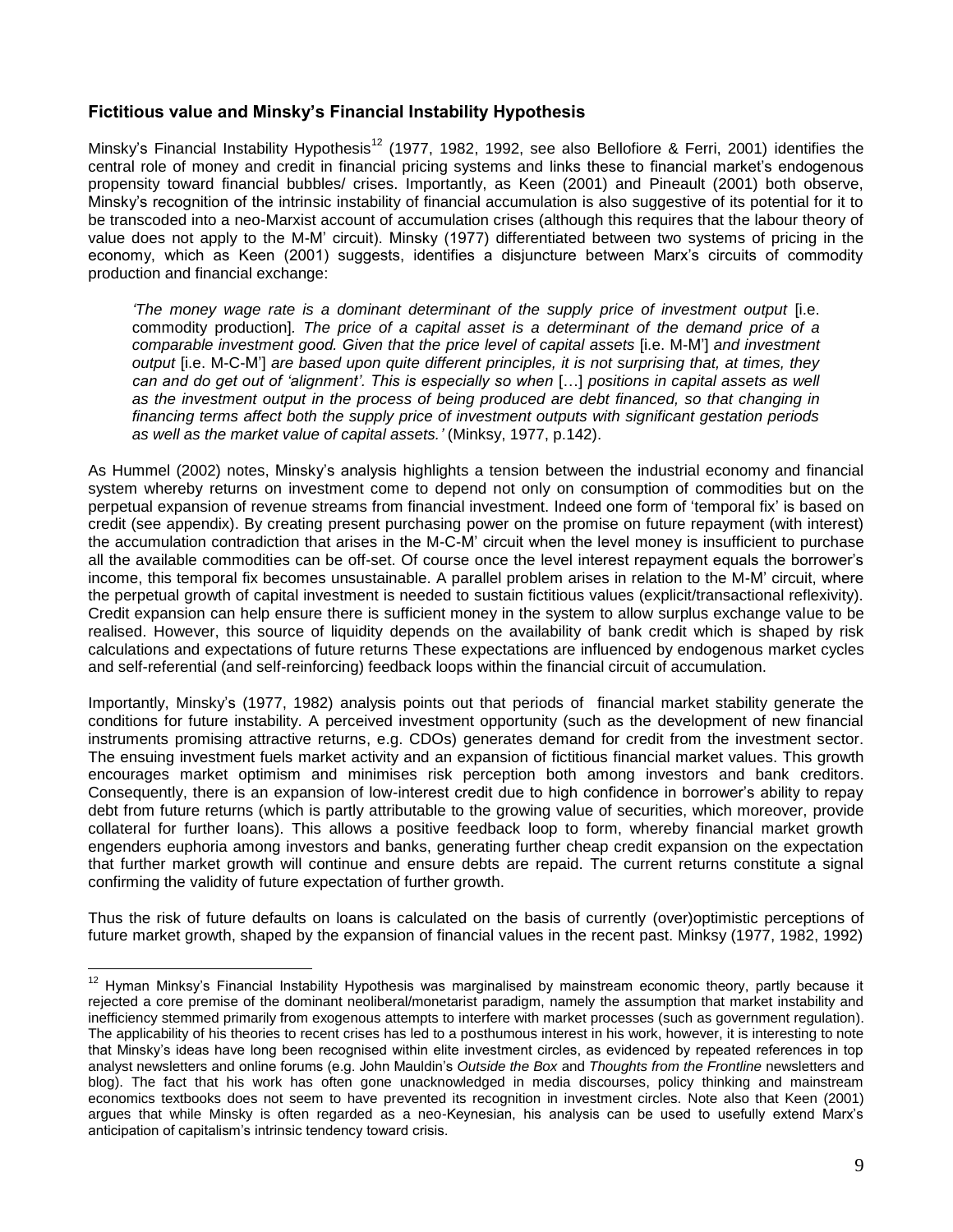suggests that this entails two structural transitions in the quality of the credit-debt relations underpinning investment. Initially, 'hedge finance<sup>13</sup> allows borrowers to fulfil all their payment obligations from current cash flows, so if the investments made with the borrowed capital did not produce the expected returns, the debts could still be repaid. However, as credit levels expand, the continued expansion of market values becomes underpinned by 'speculative finance', meaning that the interest on the debt used to fund investments can be covered by current cash flows, but the principle debt repayment must be deferred, pending as-yet-unrealised increases in investment earnings.

Although this means that increases in interest rates or reductions in earnings may place the investor in a default scenario, continuation of the positive feedback loop may lead to investment becoming underpinned by 'Ponzi finance<sup>14</sup>. This means that the repayment requirements on the borrowed capital can only be serviced if the investor can liquidate the assets in which they have invested the loan, or by borrowing even more money either to cover short-term interest obligations or invest in the hope of making quick returns (none of which are probable in a cycle of declining expectations, credit and liquidity). In other words, the symbolic creation of fictitious value ends up depending on a pyramid scheme of credit. Crucially, the points of inflection from hedge to speculative to Ponzi finance are not discernible during the expansionary phase of the credit cycle because continuing returns/ market price increases appear to confirm the validity of continued optimism and low risk estimates.

As Perelman (1987) points out, the expansion of fictitious financial values is erroneously interpreted as an indicator of a robust economy. However, the increasing structural fragility of the underlying debt-finance eventually leads to crisis when, returns on investments fail to meet market expectations. Because asset prices already factor in price expectations and risk calculations, this triggers downward revisions of asset values which reduces the collateral holdings of borrowers. This leads the banking system to re-assess the risk of maintaining their loans to investors. Interest rates increase and creditors may require assets be liquidated to provide an increased collateral 'margin' or 'haircut' (see Thompson's [2003] discussion of the LTCM meltdown). This can shift hedge-financed investments into speculative or Ponzi forms.

As Minsky (1977, 1982, 1992) suggests, the positive feedback cycle that generated the boom is now primed to reverse and turn negative. A shock to market expectations such as a debt-default, a ratings downgrade, and interest rate hike, or weak returns in a growth sector leads to securities being sold, driving down their market values (see later discussion of pricing mechanisms), amplified by the panic of investors who find that their Ponzitype exposure means debts can only be serviced if securities are sold off. However, the required returns cannot be realised in a market panic where everyone is trying to sell. Defaults on loans accumulate, which not only reduce the expected returns and market value of the creditor institutions (which are themselves subject to shareholder expectations), they also implode the value of any assets based on the securitization of the debts (i.e. future revenue streams) they have created. As Dodd (1994) observes, *'Economic expectations are formed on the basis of perceptions of stability and instability* […] *In this sense, expectations can on aggregate resemble something of a self-fulfilling prophecy in which the rational assessment of information plays an integral and constitutive role.'* (1994, p.132).

Kindleberger (1996) points out that although financial crises can be manifested in different ways and their proximate triggers can vary, Minsky's account of how market stability can lead to instability explains a wide range of financial phenomena. His framework is directly applicable to the recent credit crunch (see Whalen, 2007), the dot-com bubble, and the SE Asian currency crises (see Saqib, 2001). Moreover, its emphasis on endogenously-generated market signals also offers a way of extending Marx's recognition of capitalism's tendency towards accumulation crisis to contemporary financial markets. Although Minsky's framework recognises that credit cycles and crises depend on institutional-level market perceptions and (mis)interpretations of key indicators, it does not explain the symbolic processes involved or the role financial media might play in such phenomena. This is precisely where a communication-oriented framework is helpful, not only in extending Minksy, but also in transcoding his analysis onto a (revised) Marxist framework that can take account of the

<sup>&</sup>lt;sup>13</sup> Hedge finance in this context has nothing specific to do with hedge funds, except that it suggests risks/liabilities are evenly balanced by other investments/ revenue streams, i.e. current interest obligations.

<sup>&</sup>lt;sup>14</sup> Ponzi finance refers to a kind of pyramid scheme notoriously pioneered by Charles Ponzi in 1920. This involves investment in a fund whose earnings depend on cash-flows generated by selling more and more shares in the scheme. The South Sea bubble involved an early example of this kind of scam. More recently in 2008, former NASDAQ chairman Bernie Madoff was found to have operated the largest Ponzi scheme in history, scamming \$65 billion from duped investors. However, as Minksy demonstrates, there are far larger Ponzi systems operated routinely in the financial markets.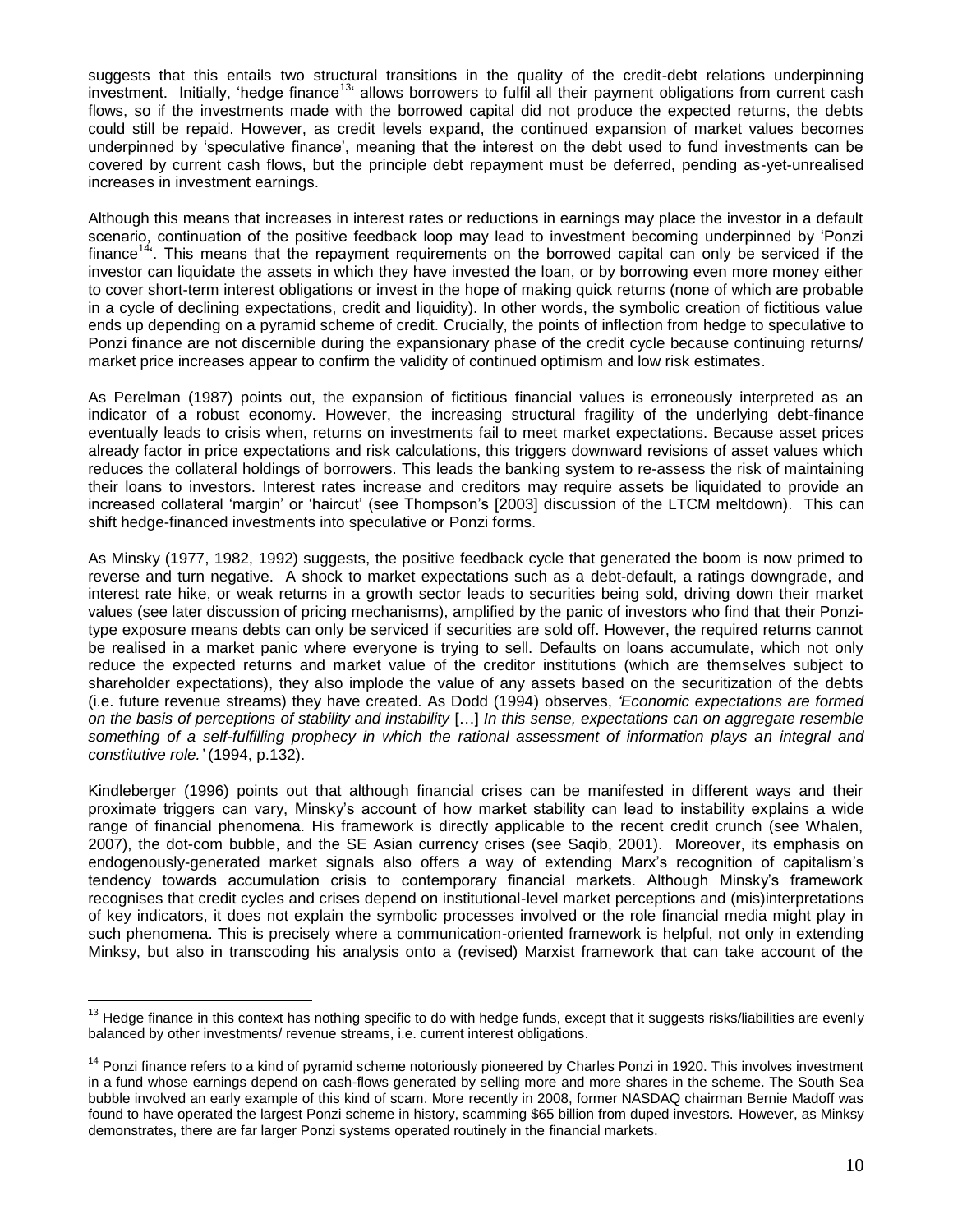informational reflexivity and the symbolic dimension of capital on the M-M' circuit. These processes are central to both the 'symbolic fix' to the contradictions of accumulation and the development of financial crises and bubbles.

### **The Credit Crunch**

The sub-prime mortgage crisis in the US stemmed from the issuance of credit to borrowers who were at high risk of default, who had only the property they were purchasing as collateral. As top US analyst, John Mauldin (2008) explains, the mortgages were then pooled and securitised into CDOs (collateralised debt obligations) to spread the risk of non-repayment evenly, and these were divided up into 'tranches', prioritising repayment for holders of the top tranches, while the bottom (and cheapest) tranches would incur the brunt of any losses. This allowed the higher-tranch securities to be awarded investment-grade accreditation from the ratings agencies. Meanwhile, the riskiest tranches were subject to a secondary round of pooling and securitisation, prioritising repayment for the top tranches and again rendering them eligible for investment-grade ratings and thus palatable to institutional investors. Thanks to this financial alchemy, nuclear waste became effectively transformed into what seemed like gold (Mauldin, 2008). Consequently, banks continued to issue credit and CDOs. Institutional investors, including the banks themselves (both in the US and overseas) took on billions of dollars' worth of these securities. Not surprisingly, when interest rates increased, defaults on the sub-prime mortgage debt began to accumulate, and as houses were repossessed by the banks (again in line with the Minskian model of crisis) the bubble in the housing market that had been driven by availability of the cheap credit began to deflate. The lower-tranch CDOs based on these mortgages began to lose money, but this was largely factored into their prices. As Mauldin (2008) points out, the discount on the investment grade assets based on the secondary securitisation (the nuclear waste) were sold at around 70% of their face value. In practice, this meant that the holders not only had relative priority for repayment, they could also suffer defaults of up to 30% before incurring any actual losses. Unfortunately, the ratings agencies' systems of risk calculation were based not on the discounted market price but on the full 'par' price. Crucially, this meant that even minor losses relative to face value constituted default, and triggered immediate downgrading even though the CDOs were actually still generating returns.

Many financial institutions are obliged to operate within quite rigid parameters of risk exposure. Common models include Value-at-Risk (VaR) and Mark-to-Market which require current portfolio values and potential losses to be indexed to *current* market prices. Moreover, many investment institutions are requires to off-load any asset with a credit-rating below a set threshold (usually BBB). Consequently, as viable securities were listed as junk-status, many institutional investors were obliged to sell them off, collapsing their price and evaporating the value of these assets. Increasing market uncertainty and volatility increased the perception of credit-risk, so margin calls and VaR adjustments exacerbated the trend. This meant that mark-to-market systems were signalling massive de-valuation of assets that were in many cases actually still generating profits in line with expectations; thus potentially robust 'fundamentals' could be performatively obscured by the very analytical systems and abstract metrics intended to facilitate accurate interpretation/evaluation. The complexity of the CDOs and their tranches meant that many financial institutions and analysts did not comprehend them well enough to assess the level of risk they represented (Maudlin, 2008). In effect, the fact that the financial community's intersubjective codifications incorporated metrics such as VaR, mark-to-market calculations and ratings agency grades as criteria for trading decisions predisposed investors classify the entire class of CDO securities as either worthless or dangerously risky. Although there were some potentially lucrative CDO assets, in an environment where even AAA-grade securities could not be trusted not to become junk overnight, the prevailing intersubjective codifications provided no adequate frames to differentiate the 'gold' from the 'nuclear waste'.

The ensuing climate of mistrust and confusion over CDOs and the uncertainty over the validity of the key models and indicators as a guide to the risks entailed was a significant vector through which the sub-prime crisis translated into the global credit-crunch. Institutional risk control systems required investors holding the securities to offload securities rapidly losing value into an illiquid market that was no longer certain how to value them. This is confirmed by a candid statement from BNP Paribas, a European bank which had taken on significant CDO holdings in three funds it managed: *'The complete evaporation of liquidity in certain market segments of the US securitisation market has made it impossible to value certain assets fairly regardless of their quality or credit rating. The situation is such that it is no longer possible to value fairly the underlying US ABS assets* […]. *We are therefore unable to calculate a reliable net asset value ('NAV') for the funds'.* (BNP Paribas, 2007, no page)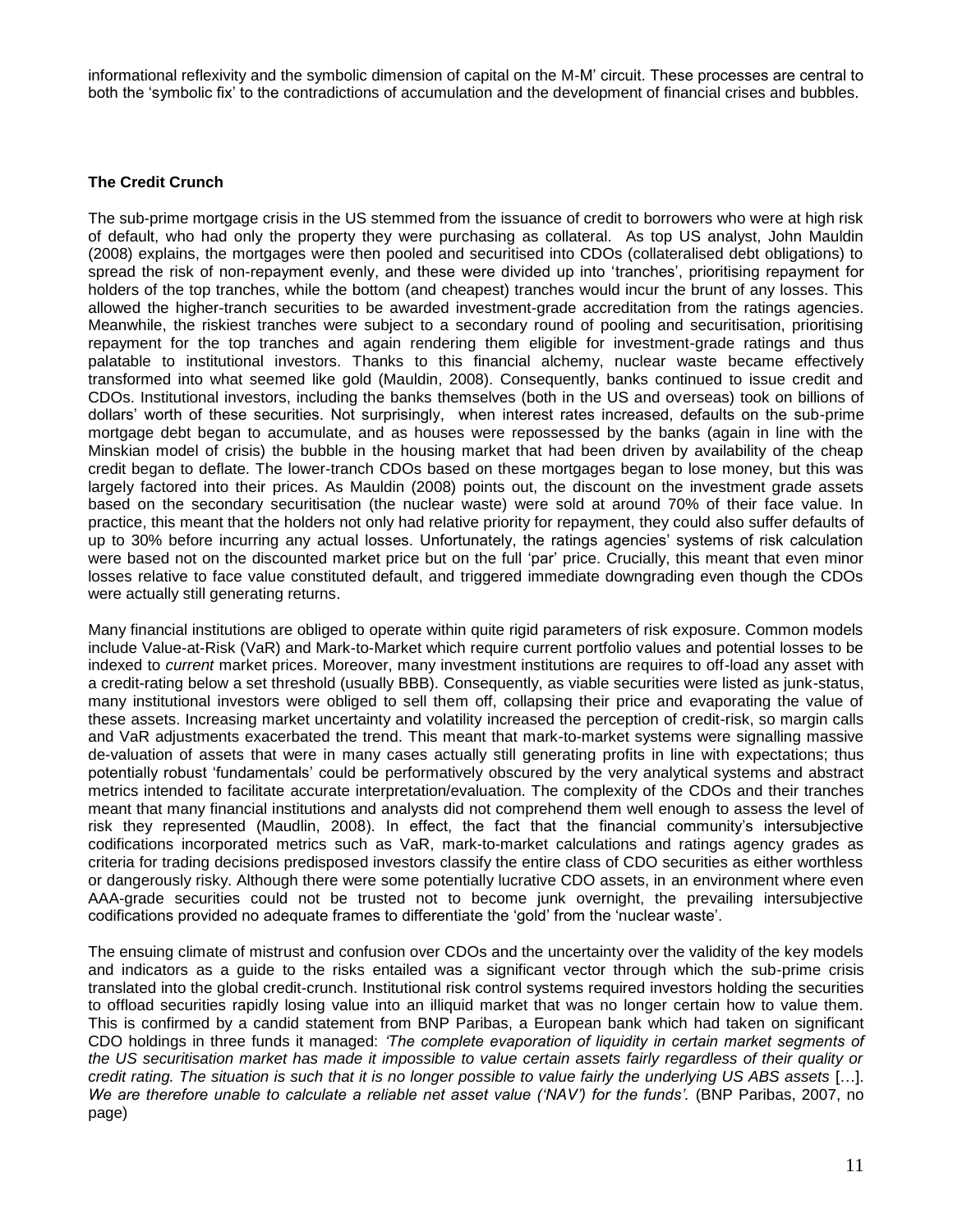Underpinning both the sub-prime crisis and the credit crunch was a break-down in the market models deployed to calculate financial values and risk. Once these ceased to produce coherent meanings among market actors, fictitious market values could not be sustained. Particularly in regard to the CDO credit ratings and the calculation financial risk, by a break-down in the coherence of the relation between key market indicators (such as credit risk ratings) and variations in monetary value, thereby rendering standard investment valuation models invalid. This might be regarded as a break-down of semantic symmetry among market actors; despite all the available information, there was no way to determine the validity of any frame that would allow investors to be sure what it all meant. This nevertheless led to important symmetries of agency, because as the potential responses of other market actors became increasingly uncertain, risk aversion developed, with the result that everyone wanted to off-load potentially toxic securities and nobody wanted to extend credit when there was no way to be sure that any borrower would not be the next to collapse and default. Essentially, then, financial crises can be linked to a break-down in the intersubjective codifications that underpin the meaning of financial signals and actions. The annihilation of value that occurs in a crisis can be understood as a semiotic rupture in commensuration between the symbols denoting future monetary values inscribed into securities so as to frame them as present values, and the monetary values currently being realised when those securities are liquidated (i.e. that capital accumulation in the M-M' circuit is failing such that the expectation that M' > M becomes M' < M). This semiotic incommensuration breaks down the intersubjective codifications and matrices of shared meaning needed to sustain the validity of fictitious values, crystallising the contradiction in the relation of capital accumulation.

#### **Financial Autopoiesis**

The concept of autopoiesis has been adapted from its biological origins (Maturana & Varela, 1980) by several social theorists to help explain processes in self-reproducing social systems. Jessop's (2001a, 2001b) approach was informative here, particularly in regard to accumulation regimes, although several recent adaptations of Luhmann's (1995) work were also considered. Hessling & Pahl (2006) suggest that self-reference and positive feedback loops in the financial system's operations, evidenced by markets responding to signals generated in/by the financial markets themselves would confirm this autopoietic tendency. Hernes & Bakken (2003), meanwhile, usefully suggest the need for a theory of social action based on reflexive/recursive processes in order to account for social autopoiesis. Graham (2006) duly outlines such an approach and identifies the importance of communicative reflexivity in financial markets, suggesting that language and media discourses both demarcate system boundaries and help extend the system logics of accumulation into other social systems. Leydesdorff (2007) similarly notes that shared epistemologies/codifications constitutively demarcate the boundaries of social systems and points to the potential for communicative processes to extend these across system boundaries.

A key distinction is drawn here between *embeddedness* in the sense of systemic interdependence (such as the state-based governance regimes underpinning global financial activity) and *autopoiesis* in the sense of the asymmetrical/ non-reciprocal extension of one subsystem's codifications into those of another such that events and signals demarcated as meaningful/significant in the former become codified so as to become significant in the latter. Thus for example, because financial markets pay attention to credit ratings and have thresholds below which major market actors will be institutionally obliged to offload securities, governments become sensitised to these ratings, even modifying social policy to avoid negative repercussions for their bond-issues and currency stability (Kunzcik, 2002, Soederberg, 2002). Financial markets nevertheless depend in part on state-based systems of governance for their operations (even when these are supranational in scope), so they remain embedded in important respects. Although global networks of finance will certainly respond to events and actions by governments, the relation is not a reciprocal one. The spatial-temporal configurations of financial markets and the transborder mobility of capital means that any unilateral effort by a government to regulate financial trading or restrict accumulation can usually be circumvented. Meanwhile, any non-financial negative repercussions for the state, industrial economy or lifeworld incurred by accommodating accumulation imperatives are typically coded as externalities irrelevant to trading frames/schemata (in system theory terms, this does not count as negative feedback for the financial subsystem).

In this regard, communicative/informational reflexivity can be considered indexical of an autopoietic tendency within the financial markets. The self-referentiality of the relation between financial information and financial market activity has been noted by several authors including Stalder (2001), Knorr-Cetina (2005) and Graham (2006). Hessling & Pahl (2006) note that financial trading practices presuppose a highly specialised microculture (consistent with Knorr Cetina & Bruegger, 2002,), pointing put that investors are sensitive to the price signals that trading activity generates and that the models assumed in guiding trading may have a performative/ selffulfilling influence. Other research into the effects of financial media on investors (Sant & Zaman, 2006; Busse &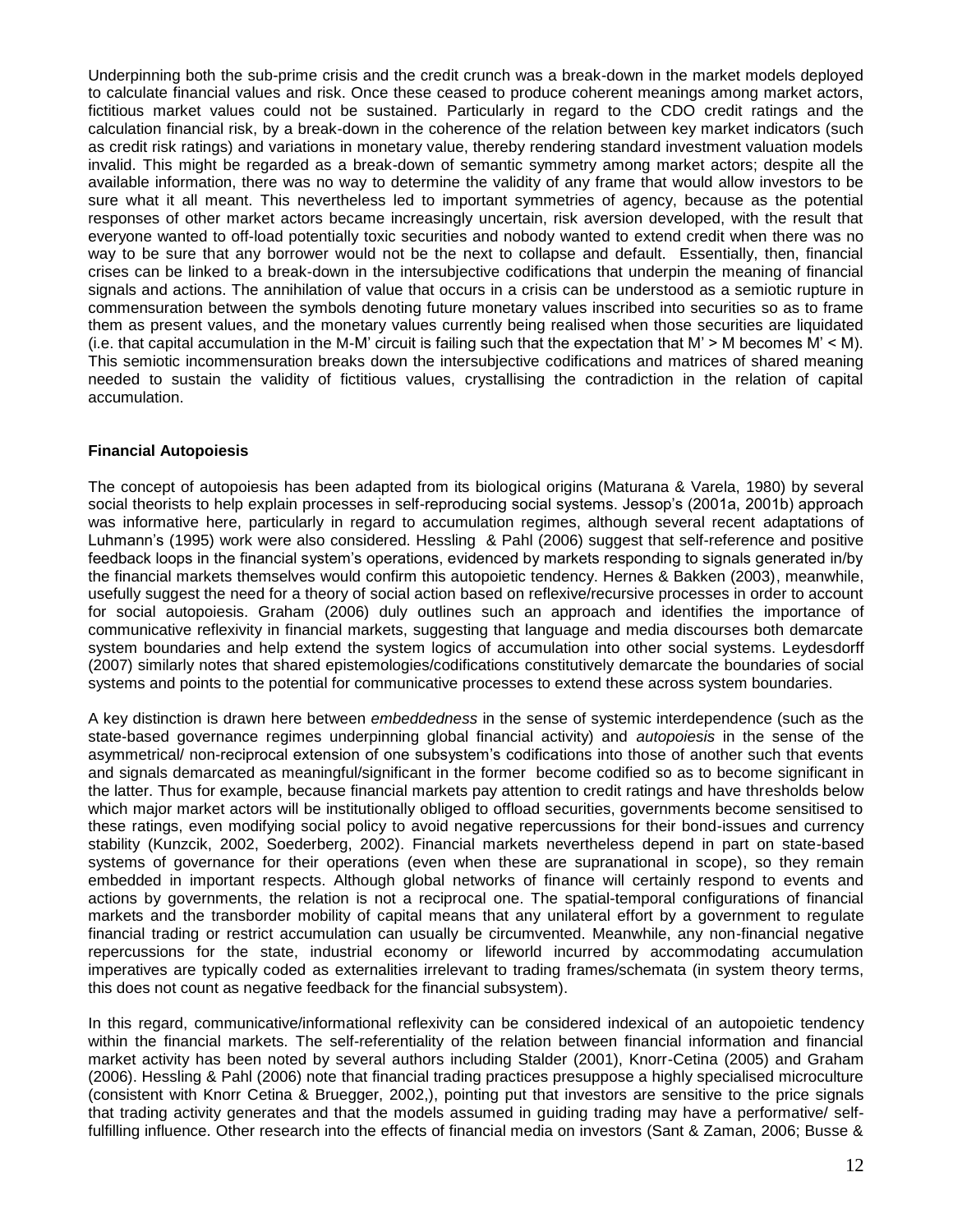Green, 2002; also see Davis, 2005) does suggest they can be influential where there is an anticipation of an announcement or influential commentator liable to move the market.

The empirical research that has informed this paper was intended to examine the evidence of reflexivity in investors' media/ information usage<sup>15</sup>. One general finding was the very limited evidence of any correlation between the perceived importance of media/sources and their perceived objectivity (where these were significant, they were only weak: <0.3). This suggested that what made an information source valuable to trading decisions was generally not related to whether it was considered to be providing factual, accurate information. The study also identified a distinction between two broad categories of media; *Public Media* (consisting of regular print, broadcast and online news media and other publicly accessible media sources) were generally regarded as less important than *Institutional Media* (consisting of high-end financial information services, private analyst reports and networks of professional contacts). Meanwhile two broad categories of information were identified: *Market Information* (consisting of fundamental and technical data) was regarded as marginally more important than *Reflexive Information* (comprising of factors such as market mood, rumours, and other market actors' opinions). Moderate significant correlations were identified between the importance ascribed to Public Media and Market Information and between Institutional Media and Reflexive Information. There was no correlation between the importance ascribed to Public media and Reflexive Information or between Institutional Media and Market Information. This is interesting because it suggests that any trading advantage conferred by profession financial information systems was not primarily derived from providing market facts and figures (although observation and interviews showed real-time pricing information was constantly monitored on the wire services and electronic brokerage systems). This can be explained by the recognition within the professional investment community that all the basic market data is symmetrically distributed, so any trading advantage stems more from discerning which data is currently most salient and spotting emerging trends ahead of rivals. This kind of meta-information is accessed through institutional networks and helps traders discern the investment frames/schemata currently driving price movements and the positions/trading activity of other investment institutions that are liable to move the market. use of institutional networks allows privileged access to professional analysts' views and unofficial 'whisper numbers', detection of market flows, identification of shifts in market drivers and validation of prevailing trading frames. This also underlines the difficulty of identifying independent variables and indeed, indicates that investment models and fundamentals themselves evolve over time depending on the prevailing codifications (see also Beunza & Garud, 2005; Knorr-Cetina & Preda 2007). In line with Minksy's FIH, the findings would suggest that the monitoring of other actors will tend to increase during periods of instability or at times where shifts in a market cycle are anticipated. Where this leads to a shift in focus from Market Information to Reflexive Information there is potential for self-referential feedback loops to form, and it is here that financial media may play a role in amplifying feedback loops.

However, this should not be interpreted as confirmation that investors are in a perpetual state of irrational herding or as confirmation of a radical autopoiesis whereby financial market become *completely* self-referential and respond *only* to endogenous noise generated within the financial markets themselves. Market information, including core fundamentals such as company earnings, interest rates, GDP, and inflation remains central to most investment models and several interviewee respondents who readily acknowledged the potential for informational reflexivity also suggested that prices over the long term would tend to converge toward an equilibrium around fundamentals. Although fundamentals may undergo transitory shifts in priority, some core variables do not appear to disappear from trading frames, and most have external referents in the industrial economy and polity. This would seem to anchor (however imprecisely) the intersubjective codifications underpinning the financial system to events and conditions in other subsystems.

The financial system's periodic tendency towards over-expansion of unsustainable fictitious values and subsequent collapse suggests that (in line with Minksy, 1977, 1982) there are shifts between the intersubjective codifications driving trading and prices during stable periods and those driving prices when markets become volatile and generate bubbles or crashes. The positive feedback of prices during growth periods feeds back into credit risk calculations and expectations of further growth, leading investment decisions to be based increasingly on the endogenous signals investors themselves have generated. The financial media do not cause these cycles, but as Davis (2005) suggests, they can help to amplify consensus opinion, and during periods of instability, this may increase the propensity for herding and self-fulfilling prophecy. If the intersubjective coherence and validity of the models/schemata emphasising fundamentals break down, valuations become dependent on self-referential opinion from key opinion leaders and signals such as price momentum. This would

<sup>&</sup>lt;sup>15</sup> The quantitative survey generated this data using semantic differential scales which were then analysed using SPSS, but these were supplemented by interviews and periods of observation of trading floors.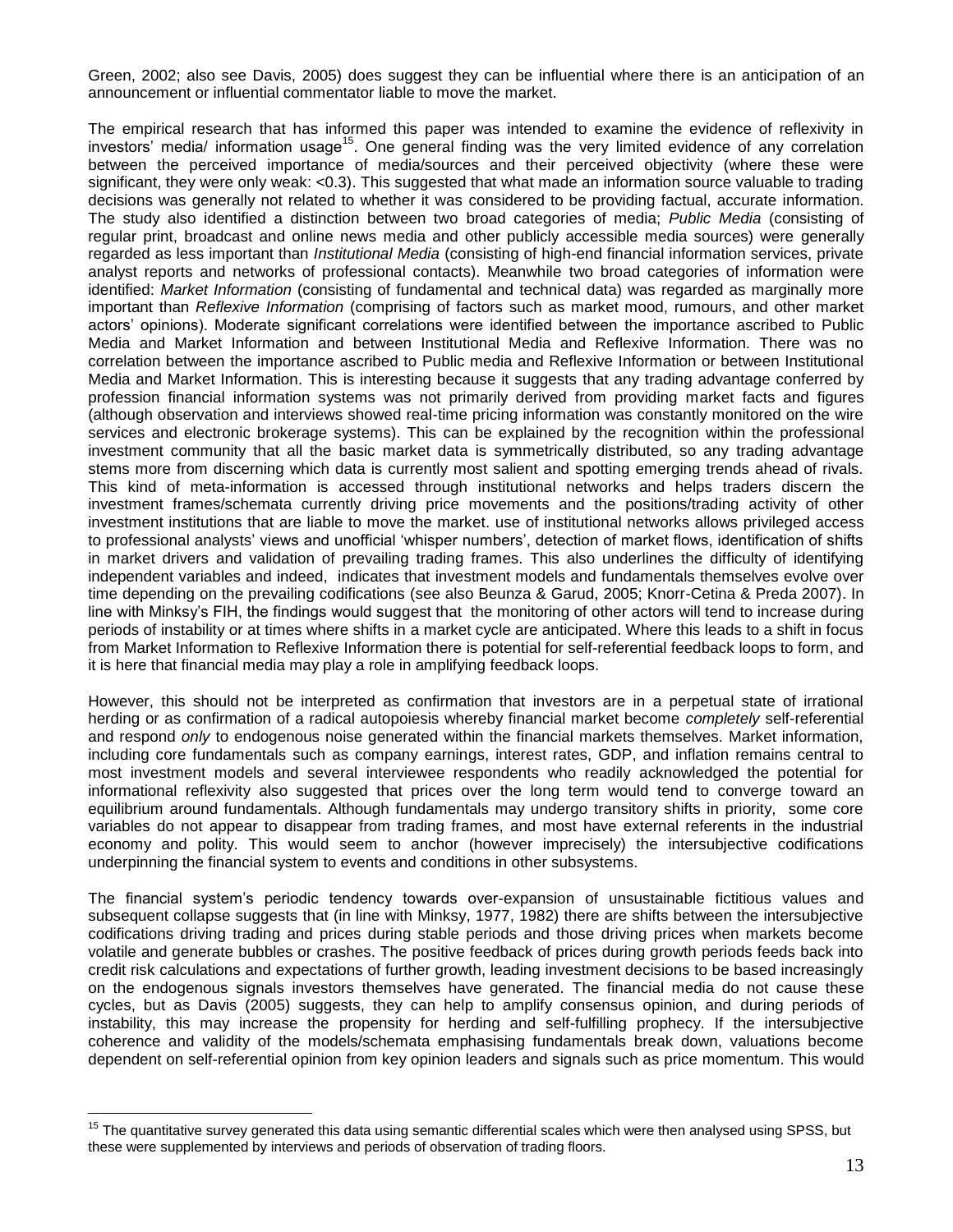suggest that financial autopoiesis is itself cyclical in nature and ontologically inseparable from informational reflexivity.

Although the primary causes of periodic financial instability and crises are endogenously generated, their consequences are not restricted to endogenous implosions of fictitious value on balance sheets. The exogenous impacts may include capital flight, currency devaluations, pension fund losses, corporate bankruptcies, defaults on sovereign bonds, home repossessions, unemployment and increasing hardship in the lifeworld. Financial crises are not subject to any form of civic accountability and the citizens whose lives are ruined in the wake of such events have no recourse to compensation or legal protection. On the contrary, they will often end up footing the bill for restoring financial instability. The securitization of risk through new financial instruments has increasingly resulted in an transfers of financial liability from markets onto the polity and lifeworld.

Indeed, as the unfolding credit crunch indicates, when banks stop lending to each other, the cash-flows to the entire economy are affected. The banking sector has called upon state/taxpayer support to stabilise both the banks and the entire financial system by injecting liquidity into the market. The trillions of dollars invested by governments in Europe and North America to bail out the banking sector and revive credit creation are funded largely by the issuance of government bonds payable to the very banking system being rescued. No sooner had bail-out packages been negotiated than the financial markets began to exert pressure on the benefactor governments to reduce their debt levels by cutting spending on public services. Failure to do so will doubtless result in financial trading driving up interest rates and destabilising currencies. Thus the banking sector is not only being bailed out by the taxpayer, the public debt incurred by the bond issue is also payable to the banking and finance institutions which bought the government bonds used to fund the bail-out.

As Thompson (2009) has noted, the media's response to the credit crunch was somewhat ambivalent, exhibiting both criticism of financial irrationality and fat-cat bankers' bonuses and criticism of governments either for failing to prevent the crisis or not doing enough to remedy it. However, there has been relatively little attention paid to the more fundamental problems of the private credit-based monetary system. As Josiah Stamp, director of the Bank of England at the time of the Wall Street crash wryly observed:

*'The modern banking system manufactures money out of nothing. The process is perhaps the most astounding piece of slight of hand that was ever invented. Banking was conceived in iniquity and born in sin. Bankers own the earth; take it away from them but leave them with the power to create credit, and with the stroke of a pen they will create enough money to buy it back again [...] If you* want to be slaves of the bankers and pay the costs of your own slavery, then let the bankers create *money'* (Stamp, quoted in Rowbotham, 1998, p.36).

### **Concluding Observations**

Although this discussion has been necessarily abbreviated in places, and there is scope for far more detail and refinement, the overview provided identifies several potentially useful angles of analysis a communication-based framework emphasising intersubjective codifications and reflexivity can bring to the analysis of contemporary financial phenomena. These include-

- Highlighting the constructed nature of market fundamentals and the performative aspects of the trading  $\bullet$ models/frames (and thus risk calculations and market expectations),
- Providing a fuller account of the constitutive symbolic ontology of monetary forms, financial transactions and fictitious value creation on the M-M' circuit.
- Extending a neo-Marxist political economy account of accumulation contradictions and spatial-temporal fixes with a socio-cultural account of fictitious value and the potential for a 'symbolic fix'.
- Integrating Minsky's account of financial market endogenous tendency toward crisis to communicative processes implicit in the endogenous feedback loops that generate bubbles and crisis
- Conceptualising the boundaries of social systems in terms of intersubjective codification and the financial systems' autopoietic propensity to communicative reflexivity.
- Suggesting a potential avenue for the integrating of political economic and cultural economic insights.

#### **Acknowledgement:**

The author would like to acknowledge the help of Deutsche Bank NZ, ANZ Bank, and the Reserve Bank of New Zealand as well as all the analysts and traders who participated in the research.

He would also like to thank Cathy Greenfield at RMIT for her support and advice and Wayne Hope for his collegial enaggement and encouragement.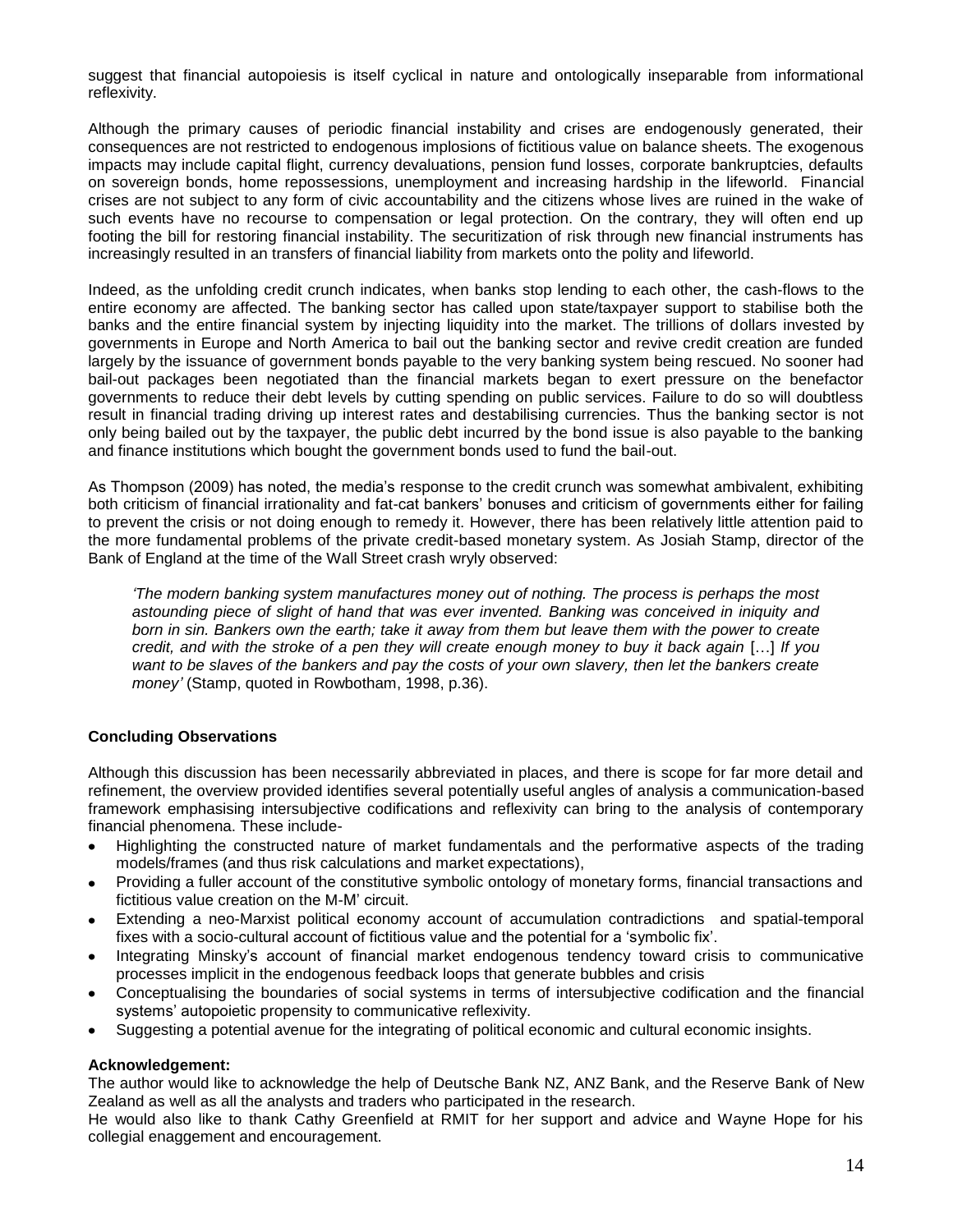# **Appendix: Typologies of Accumulation 'Fix' and Related Role of Media/ Communication**

| <b>Mode of</b>                                                                     | <b>Functions and</b>                                                                                                                                                                                                                                                                                                                                                                                                                                                                                                                                                                                                                                                                                                                                                                            | Role of media/ information/                                                                                                                                                                                                                                                                                                                                                                                                                                                                                                                                                                                                                                 |  |  |  |
|------------------------------------------------------------------------------------|-------------------------------------------------------------------------------------------------------------------------------------------------------------------------------------------------------------------------------------------------------------------------------------------------------------------------------------------------------------------------------------------------------------------------------------------------------------------------------------------------------------------------------------------------------------------------------------------------------------------------------------------------------------------------------------------------------------------------------------------------------------------------------------------------|-------------------------------------------------------------------------------------------------------------------------------------------------------------------------------------------------------------------------------------------------------------------------------------------------------------------------------------------------------------------------------------------------------------------------------------------------------------------------------------------------------------------------------------------------------------------------------------------------------------------------------------------------------------|--|--|--|
| <b>Accumulation</b><br><b>Fix</b>                                                  | <b>Institutional Forms</b>                                                                                                                                                                                                                                                                                                                                                                                                                                                                                                                                                                                                                                                                                                                                                                      | communication processes                                                                                                                                                                                                                                                                                                                                                                                                                                                                                                                                                                                                                                     |  |  |  |
| Spatial-global<br>extension<br>(imperialism/<br>dispossession)                     | Generation of surplus value on M-<br>$\bullet$<br>C-M' circuit.<br>State backed-imperialism<br>$\bullet$<br>(sometimes military) in collusion<br>with public joint-stock corporations.<br>Transnational corporations with<br>$\bullet$<br>operations dispersed globally.<br>Sourcing of cheap overseas labour<br>٠<br>and resources<br>Avoidance of domestic taxation<br>$\bullet$<br>through<br>Cultivation of new export markets to<br>$\bullet$<br>absorb surplus production.<br>Supranational trade forums broker<br>٠                                                                                                                                                                                                                                                                      | Coordination/ control of international<br>$\bullet$<br>operations by state and capital.<br>Media promotion of investment<br>$\bullet$<br>opportunities to the public as well as<br>private investors.<br>Communication of commodity prices<br>$\bullet$<br>across different national markets,<br>(especially after development of<br>telegraph).<br>Cultivation of consumer demand through<br>٠<br>market research and advertising.<br>Promotion of free market norms of<br>$\bullet$<br>economic growth (and national<br>development in emerging markets).                                                                                                 |  |  |  |
| Spatial-<br>colonisation of<br>state sector/<br>public services<br>(dispossession) | removal of domestic trade barriers.<br>Extend generation of surplus value<br>$\bullet$<br>on M-C-M' circuit.<br>State adoption of monetarist<br>٠<br>policies and privatisation of public<br>assets/state services.<br>Break-up of state sector<br>$\bullet$<br>monopolies and opening up of<br>markets to competition (e.g.<br>telecommunications).<br>Reduction of welfare provisions to<br>$\bullet$<br>decrease state spending and drive<br>down wage demands/ maintain<br>unemployment levels/ decrease<br>inflation.<br>Private corporations extending or<br>diversifying holdings into public<br>services.<br>Establishment of international<br>governance regimes (e.g. IMF<br>SAPs) require removal of domestic<br>trade barriers and opening up of<br>markets to private competition. | Legitimation of monetarist policies<br>$\bullet$<br>through policy discourses in public media<br>and economic publications.<br>Legitimation of neoliberal norms<br>٠<br>concerning personal financial<br>responsibility and private pensions.<br>Legitimation of private/ foreign investment<br>$\bullet$<br>as being in the public interest.<br>Selective media (mis)representation of<br>$\bullet$<br>economic issues in developing/emerging<br>markets (including Russia and SE Asia).<br>Promotion of new investment<br>٠<br>opportunities in public services.<br>Coordination of foreign investments for<br>٠<br>TNCs buying up state assets overseas. |  |  |  |
| Spatial-<br>Symbolic:<br>cultural<br>colonisation<br>(cultural<br>dispossession)   | Extend generation of surplus value<br>$\bullet$<br>on M-C-M' circuit.<br>Extension of TNC operations<br>$\bullet$<br>including media corporations.<br>Mass production of consumer<br>$\bullet$<br>goods marketed globally.<br>Co-option of forms of cultural<br>$\bullet$<br>expression/ identification and<br>transformation into commodity<br>forms.                                                                                                                                                                                                                                                                                                                                                                                                                                          | Normalisation of commodity fetishism and<br>$\bullet$<br>consumerist identities through public<br>media.<br>Commercial advertising for specific<br>$\bullet$<br>brands and commodities to generate<br>artificial demand for products and<br>services.<br>Fetishisation of brands with sign value<br>٠<br>that have minimal connection to<br>productive economy (e.g. Nike)                                                                                                                                                                                                                                                                                  |  |  |  |
| Spatial-<br><b>Temporal-</b><br>long-term FDI                                      | Extend generation of surplus value<br>$\bullet$<br>on M-C-M' circuit.<br>Extension of TNC and Finance<br>$\bullet$<br>investment into long-term capital<br>projects, especially infrastructure                                                                                                                                                                                                                                                                                                                                                                                                                                                                                                                                                                                                  | Coordination/ control of international<br>$\bullet$<br>operations by state and capital.<br>Media promotion of investment<br>$\bullet$<br>opportunities to the public as well as<br>private investors.                                                                                                                                                                                                                                                                                                                                                                                                                                                       |  |  |  |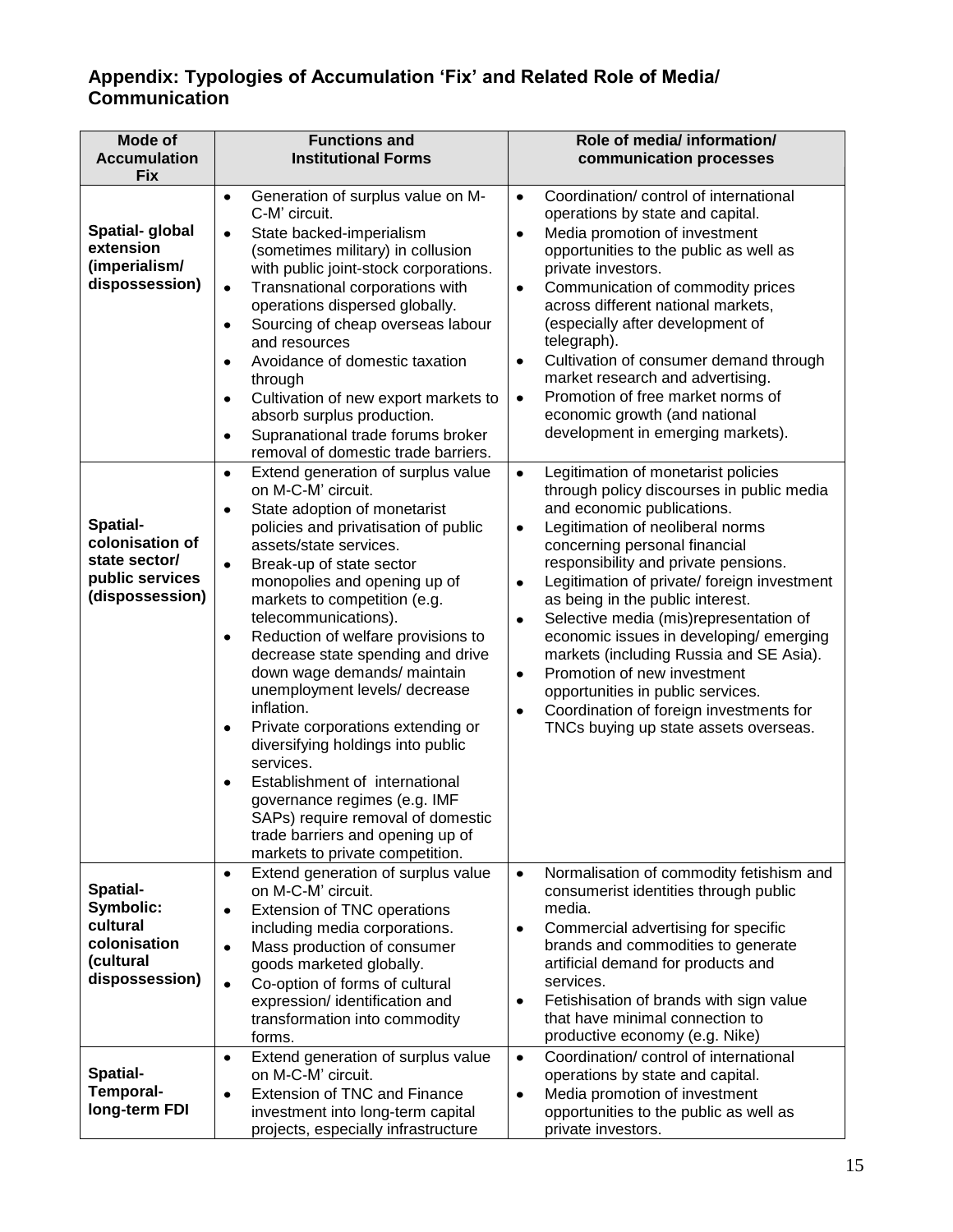| Spatial-<br><b>Temporal-</b><br>long-term FDI<br>Temporal-<br>productive<br>efficiency | development in emerging<br>economies.<br>Establishment of international trade<br>$\bullet$<br>and financial governance regimes<br>to open up markets to<br>private/foreign investment.<br>Extend/accelerate generation of<br>$\bullet$<br>surplus value on M-C-M' circuit.<br>Use of industrial/ information<br>$\bullet$<br>technology to increase productivity,<br>reduce wastage, and increase<br>logistical efficiency.                                                                                                                                                                                                                                                                                                                                                                                                            | Information technology/ computing used<br>$\bullet$<br>to coordinate TNC activity and operate<br>just-in-time systems.<br>Use of IT for real-time market information<br>$\bullet$<br>and investment efficiency.                                                                                                                                                                                                                                                                                                                                                                                                                                                                                                                                                                                                                                                                                                                   |
|----------------------------------------------------------------------------------------|----------------------------------------------------------------------------------------------------------------------------------------------------------------------------------------------------------------------------------------------------------------------------------------------------------------------------------------------------------------------------------------------------------------------------------------------------------------------------------------------------------------------------------------------------------------------------------------------------------------------------------------------------------------------------------------------------------------------------------------------------------------------------------------------------------------------------------------|-----------------------------------------------------------------------------------------------------------------------------------------------------------------------------------------------------------------------------------------------------------------------------------------------------------------------------------------------------------------------------------------------------------------------------------------------------------------------------------------------------------------------------------------------------------------------------------------------------------------------------------------------------------------------------------------------------------------------------------------------------------------------------------------------------------------------------------------------------------------------------------------------------------------------------------|
| <b>Temporal-</b><br>credit<br>extension                                                | Create money through the issuance<br>$\bullet$<br>of credit/debt and financial assets<br>through the securitization of that<br>debt.<br>Generate surplus value on M-M'<br>$\bullet$<br>circuit (interest).<br>Use of debt as leverage to impose<br>$\bullet$<br>market liberalisation on emerging<br>economies.<br>Extend generation of surplus value<br>$\bullet$<br>on M-C-M' circuit.<br>Increase rate of retail consumption<br>٠<br>through borrowing to accelerate<br>accumulation.<br>Increase business investment and<br>$\bullet$<br>economic growth by encouraging<br>borrowing to support business<br>ventures, including borrowing for<br>financial speculation.<br>Deregulation of banking/ credit<br>٠<br>sector allows convergence of<br>commercial and investment banking<br>and formation of shadow banking<br>system. | Shift to symbolic monetary forms with<br>$\bullet$<br>values inscribed in market confidence not<br>material commodity value (e.g. gold).<br>IT and computing facilitate new electronic<br>$\bullet$<br>forms of money/ payment and paperless<br>credit systems.<br>Cultivation of consumer demand through<br>$\bullet$<br>advertising and promotion of commodity<br>fetishism.<br>Cultivation of neoliberal norms in regard<br>$\bullet$<br>to credit/debt and demand for major<br>borrowing to fund mortgages.<br>Maintenance of confident investment<br>$\bullet$<br>climate through media reports (NB: the<br>media may also play a role in reversing<br>that confidence)                                                                                                                                                                                                                                                      |
| Symbolic-<br>fictitious values                                                         | Generation of financial values on<br>$\bullet$<br>M-M' circuit.<br>Deregulation of capital flows and<br>$\bullet$<br>'big bang' wiring up of financial<br>exchanges promote growth of<br>finance in relation to GDP.<br>New financial architecture and<br>$\bullet$<br>governance regimes oblige<br>transparency/ disclosure to<br>increase market efficiency.<br>Creation of economic value to<br>$\bullet$<br>sustain accumulation through the<br>securitisation of revenue streams<br>from companies stocks), credit/debt<br>(bonds and interest rate securities)<br>and currency speculation.<br>imposition of market discipline on<br>$\bullet$<br>industrial economy and state<br>through free capital flows and price<br>responsiveness to earnings, debt<br>and policy.                                                        | Symbolic generation of fictitious values<br>$\bullet$<br>through coordination of meanings<br>ascribed to economic actions based on<br>specific intersubjective codifications that<br>permit financial symbols to become<br>constitutive of value.<br>NCTs provide real-time market<br>$\bullet$<br>information systems and facilitate<br>interlinked exchanges to create a global<br>financial market.<br>Provision of electronic platforms for global<br>$\bullet$<br>trading activity.<br>Governance regimes emphasising<br>$\bullet$<br>transparency increase symmetry of<br>market information.<br>Financial media provide the key interface<br>$\bullet$<br>between traders, analysts and reporters<br>and permit intensification of market<br>surveillance/monitoring.<br>Financial media also facilitate symmetries<br>$\bullet$<br>of information across markets and may at<br>times engender reflexive/ self-referential |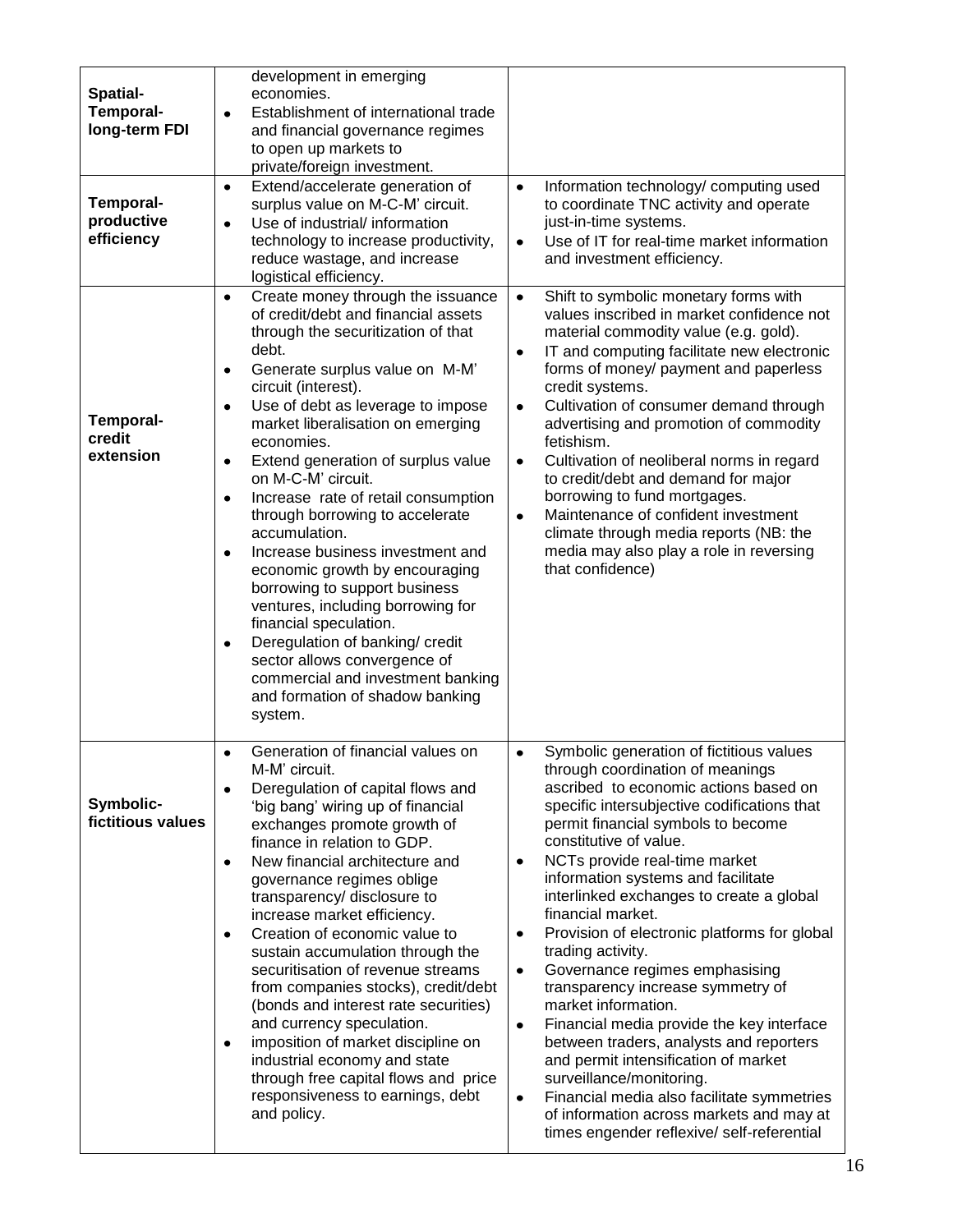| Symbolic-<br>fictitious values                                                                  |                                                                                                                                                                                                                                                                                                                                                                                                                                                                                                                                                                                                                                                                                                                                                                                                                                             | feedback loops which allows market<br>bubbles to be sustained (but can<br>potentially lead to crisis).<br>Media discourses legitimate and valorise<br>$\bullet$<br>financial markets as a key driver of the<br>new economy.<br>Financial media also disseminate and<br>$\bullet$<br>legitimate prevailing theories/ models/<br>schemata which are then performatively<br>manifested through trading practices.<br>Financial advertising and NCTs, along<br>$\bullet$<br>with increased financial content of public<br>media promote expansion of financial<br>participation to non-institutional investors.                                                                                                                                                                                                                                                                               |
|-------------------------------------------------------------------------------------------------|---------------------------------------------------------------------------------------------------------------------------------------------------------------------------------------------------------------------------------------------------------------------------------------------------------------------------------------------------------------------------------------------------------------------------------------------------------------------------------------------------------------------------------------------------------------------------------------------------------------------------------------------------------------------------------------------------------------------------------------------------------------------------------------------------------------------------------------------|-------------------------------------------------------------------------------------------------------------------------------------------------------------------------------------------------------------------------------------------------------------------------------------------------------------------------------------------------------------------------------------------------------------------------------------------------------------------------------------------------------------------------------------------------------------------------------------------------------------------------------------------------------------------------------------------------------------------------------------------------------------------------------------------------------------------------------------------------------------------------------------------|
| Symbolic-<br><b>Temporal-</b><br>fictitious values<br>through new<br>forms of<br>securitisation | Extend generation of financial<br>$\bullet$<br>values on M-M' circuit<br>Development of NFIs through the<br>$\bullet$<br>securitisation of future<br>contingencies in revenue streams<br>and price movements in other<br>securities (derivatives).<br>Securitisation and transfer of risk<br>$\bullet$<br>exposure allowing hedging<br>practices and closure of price<br>spreads, reducing arbitrage<br>opportunities (derivatives)<br>Intensification of market discipline<br>$\bullet$<br>and efficiency through enabling<br>commensuration across different<br>capital forms.<br>Amplification of financial earnings<br>٠<br>through leveraged trading using<br>derivatives to take advantage of<br>narrower spreads/arbitrage<br>opportunities.<br>Intensification of M-M' temporal<br>$\bullet$<br>cycles upon other forms of capital. | As above (with less non-institutional<br>$\bullet$<br>investor participation), plus:<br>NCTs combined with financial theory<br>$\bullet$<br>produce new modes of trading and<br>complex NFIs.<br>Performative aspect of NFIs and financial<br>$\bullet$<br>calculation practices manifests<br>commensuration across different<br>securities based on intersubjective<br>codifications providing common notations<br>for risk.<br>Performative binding of future price<br>$\bullet$<br>expectations to current valuations.<br>Commensuration of different securities<br>$\bullet$<br>and interlinkage of market agency across<br>different portfolios reconfigures relations<br>among different securities, creating non-<br>natural (non-) correlations in price<br>movements.<br>NFIs circumvent regulatory regimes<br>$\bullet$<br>especially in regard to disclosure/<br>transparency. |

#### **References**

Anderson, T.G., Bollerslev, T., Diebold, F.X. & Vega, C. (2007). Real time price discovery in global stock bond and foreign exchange markets. *Journal of International Economics* 73(2): 251-277.

Appadurai, A. (1990). Disjuncture and Difference in the Global Cultural Economy. In M. Featherstone, (Ed.) (1990). *Nationalism, Globalization and Modernity*. London: Sage.

Bank of International Settlements (2005). *Triennial Central Bank Survey: Foreign exchange and derivatives market activity in 2004.* Basle: BIS.

Bank of International Settlements (2007a). *BIS Quarterly Review, June 2007*. Basle: BIS.

Baudrillard, J. (1975). *The mirror of production.* St. Louis: Telos Press.

Baudrillard, J. (1981). *For a critique of the political economy of the sign*. St. Louis: Telos Press.

Baudrillard, J. (1993). *Symbolic exchange and death*. London: Sage

Bellamy Foster, J. (2008). The financialization of capital and the crisis. Monthly Review, April 2008. Retrieved 2<sup>nd</sup> May 2008 from[: www.monthlyreview.org/080401foster.php](http://www.monthlyreview.org/080401foster.php)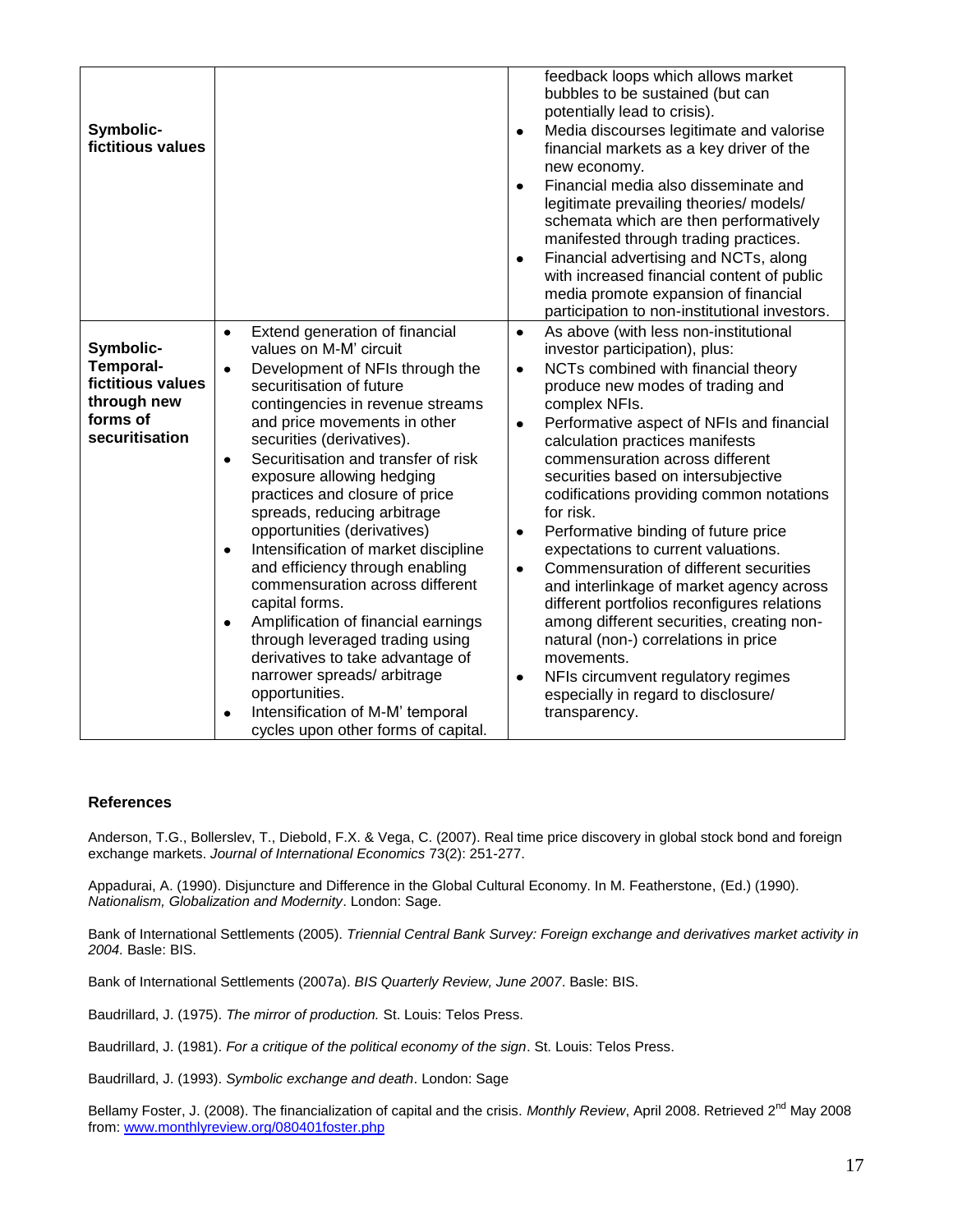Bell, D. (1973). *The coming of post-industrial society*. New York: Basic Books.

Bellofiore, R. & Ferri, P. (Eds.) (2001). *Financial Keynsianism and market instability: The economic legacy of Hyman Minsky (Vol. I).* Cheltenham: Edward Elgar.

Best, J. (2005). *The limits of transparency- ambiguity and the history of international finance*. Ithaca: Cornell University Press.

Beunza,D.& Garud, R. (2005).*Securities analysts as frame-makers*. Paper presented to American Sociological Association 2005. Annual meeting, Philadelphia.

BNP Paribas (2007). *BNP Paribas Investment Partners temporaly suspends the calculation of the Net Asset Value of the*  following funds : Parvest Dynamic ABS, BNP Paribas ABS EURIBOR and BNP Paribas ABS EONIA. Press release 9 August. Retrieved 26 March 2008 from[:http://www.bnpparibas.com/en/news/press](http://www.bnpparibas.com/en/news/press-releases.asp?Code=LPOI75W9PV&Key=BNP%20Paribas%20Investment%20Partners%20temporaly%20suspends%20the%20calculation%20of%20the%20Net%20Asset%20Value%20of%20the%20following%20funds%20:%20Parvest%20Dynamic%20ABS,%20BNP%20Paribas%20ABS%20EURIBOR%20and%20BNP%20Paribas%20ABS%20EONIA)[releases.asp?Code=LPOI75W9PV&Key=BNP%20Paribas%20Investment%20Partners%20temporaly%20suspends%20the](http://www.bnpparibas.com/en/news/press-releases.asp?Code=LPOI75W9PV&Key=BNP%20Paribas%20Investment%20Partners%20temporaly%20suspends%20the%20calculation%20of%20the%20Net%20Asset%20Value%20of%20the%20following%20funds%20:%20Parvest%20Dynamic%20ABS,%20BNP%20Paribas%20ABS%20EURIBOR%20and%20BNP%20Paribas%20ABS%20EONIA) [%20calculation%20of%20the%20Net%20Asset%20Value%20of%20the%20following%20funds%20:%20Parvest%20Dynami](http://www.bnpparibas.com/en/news/press-releases.asp?Code=LPOI75W9PV&Key=BNP%20Paribas%20Investment%20Partners%20temporaly%20suspends%20the%20calculation%20of%20the%20Net%20Asset%20Value%20of%20the%20following%20funds%20:%20Parvest%20Dynamic%20ABS,%20BNP%20Paribas%20ABS%20EURIBOR%20and%20BNP%20Paribas%20ABS%20EONIA) [c%20ABS,%20BNP%20Paribas%20ABS%20EURIBOR%20and%20BNP%20Paribas%20ABS%20EONIA](http://www.bnpparibas.com/en/news/press-releases.asp?Code=LPOI75W9PV&Key=BNP%20Paribas%20Investment%20Partners%20temporaly%20suspends%20the%20calculation%20of%20the%20Net%20Asset%20Value%20of%20the%20following%20funds%20:%20Parvest%20Dynamic%20ABS,%20BNP%20Paribas%20ABS%20EURIBOR%20and%20BNP%20Paribas%20ABS%20EONIA)

Bourdieu, P. (1977). *Outline of a theory of practice*. Cambridge: Cambridge University Press.

Bourdieu, P. (1993). *The field of cultural production* (Trans. R. Johnson). USA: Columbia University Press.

Bryan, D. & Rafferty, M. (2006). *Capitalism with derivatives- a political economy of financial derivatives, capital and class.*  Houndsmill, Basingstoke: Palgave Macmillan.

Busse, J. A. & Green, T.C. (2002). Market efficiency in real time. *Journal of Financial Economics* 65: 415-437.

Callon, M. (1998). Introduction: the embeddedness of economic markets in economics. In Callon, M. (Ed.) *The laws of the markets.* Oxford: Blackwell.

Carey, J. ( 1995). Time,space and the telegraph. In D. Crowley & P. Heyer, (Eds.) *Communication in History technology, Culture, Society (2nd ed).* New York: Longman

Castells, M. (1996). *The rise of the network society* (Volume 1 of *The Information Age*). Oxford: Blackwell.

Davis, A. (2005). Media effects and the active elite audience- a study of communications in the London stock exchange. *European Journal of Communication* 20(3): 303-326

Dodd, N. (1994). *The sociology of money: Economics, reason and contemporary society.* New York: Continuum Publishing.

Fine, R. & Lapavitasas, C. ( 2000). Market and money on social theory: what role for economics? *Economy and Society* 29(3):357-382

Ganssman, H. (1998a). Money- a symbolically generalised medium of communication? -on the concept of money in recent sociology. *Economy & Society* 17(3):285-316.

Giddens, A. (1979). *Central problems in social theory- action, structure and contradiction in social analysis.* London: MacMillan.

Giddens, A. (1984). *The constitution of society: outline of the theory of structuration,* Cambridge: Polity Press

Gilbert, E. (2005) . Common cents: situating money in time and place. *Economy and Society* 34(3): 357-388

Golding, T. (2003). *The City- the great expectations machine; myth and reality in institutional investment and the stock market.* London: FT Prentice Hall.

Goux, J.J. (1990). *Symbolic economies: after Marx and Freud*. (Trans. J.C. Gage). Ithaca, NY: Cornell University Press.

Graham, P. (2006). *Hypercapitalism: new media, language, and social perceptions of value*. New York: Peter Lang.

Greenspan, A. (1996). *The challenge of central banking in a democratic society.* Remarks by the Chair of the Federal Reserve at the American Enterprise Institute for Public Policy Research, Washington DC, 5 December 1996. Retrieved 24 Feburary 2007 from[: http://www.federalreserve.gov/boarddocs/speeches/1996/19961205.htm](http://www.federalreserve.gov/boarddocs/speeches/1996/19961205.htm)

Harvey, D. (1990). *The condition of postmodernity*, Cambridge, MA, Blackwell.

Harvey, D. (1999). *The limits to capital (2nd ed).* London: Verso.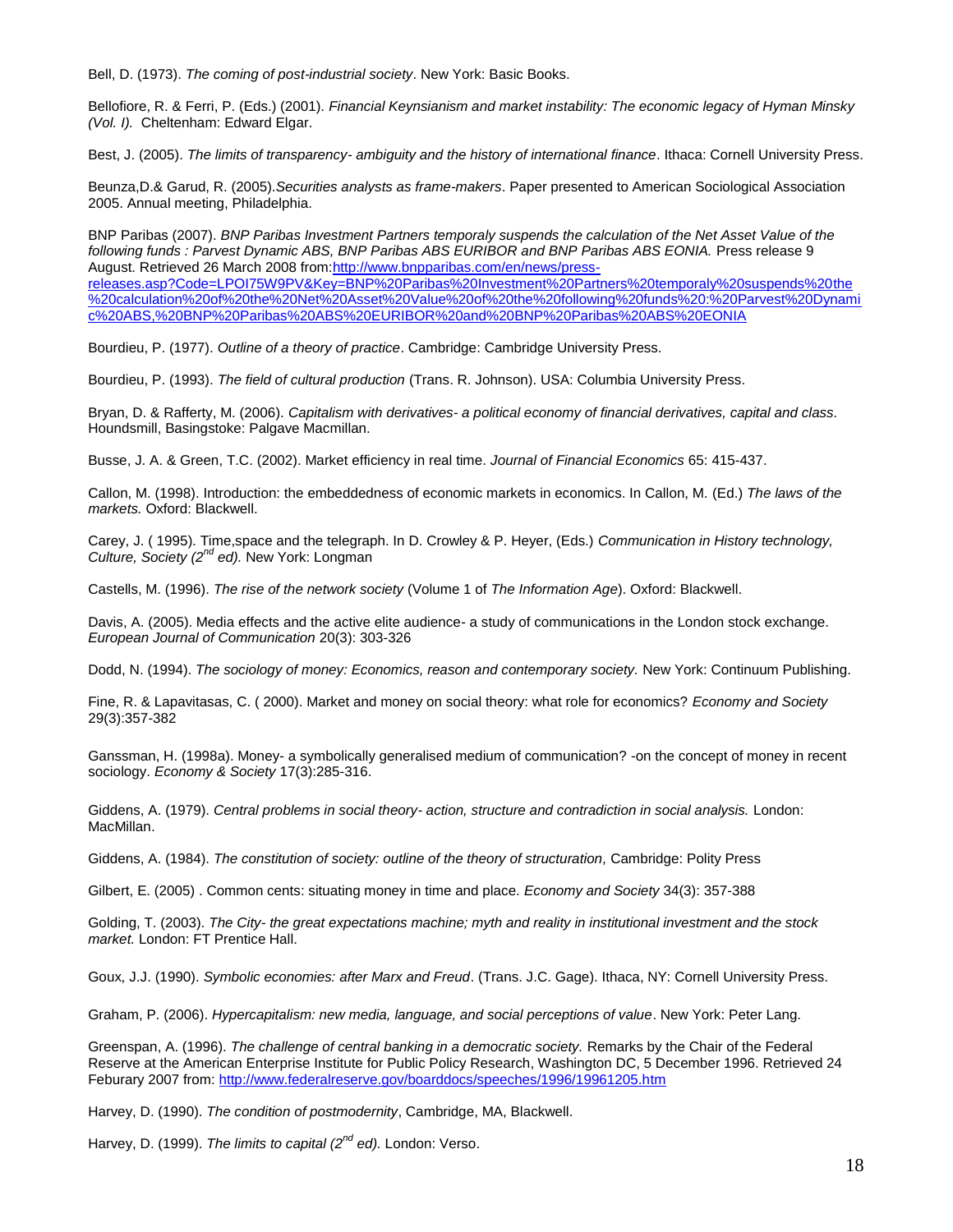Harvey, D. (2003). *The new imperialism.* Oxford: Oxford University Press

Held, D., McGrew, A., Goldblatt, D. & Perraton, J. (1999). *Global transformations- politics, economics and culture*. Cambridge: Polity Press.

Hernes, T. & Bakken, T. (2003). Implications of self-reference: Niklas Luhmann's autopoiesis and organization theory. *Organization Studies* 24(9): 1511-1535.

Hessling, A. & Pahl, H. (2006). The global system of finance: scanning Talcott Parsons and Niklas Luhmann for theoretical keystones. *American Journal of Economics and Sociology* 65(1): 189-218.

Hilferding, R. (1981/ 1910). *Finance Capital: a study of the latest phase of capitalist development.* (Edited by T. Bottomore; Trans. M. Watnick & S. Gordon). London: Routledge & Kegan Paul.

Hummel, W.F. (2002) Minsky's Analysis of Financial Capitalism. *Money: what it is, how it works*. 28 October. Retrieved 29 January 2007 from[: http://wfhummel.cnchost.com/minsky.html](http://wfhummel.cnchost.com/minsky.html)

Hope, W. (2006). Global capitalism and the critique of real time. *Time & Society* 15(2/3): 275-302.

Jameson, F. (1997). Culture and finance capital. *Critical Enquiry* 24 (Autumn): 246-265.

Jessop, B. (1990). Regulation theories in retrospect and prospect. *Economy & Society* 19(2): 153-210.

Jessop, B. (2000). 'The crisis of the national spatio-temporal fix and the tendential ecological dominance of globalizing capitalism' in *International Journal of Urban and Regional Research,* Vol. 24.2, pp. 323-360.

Jessop, B. (2001a). Regulationist and autopoieticist reflections on Polanyi's account of market economics and the market society. *New Political Economy* 6(2): 213-232.

Jessop, B. (2001b). State theory, regulation and autopoiesis: debates and controversies. *Capital and Class* 75. Autumn: 83- 92.

Jessop, B. (2004). Critical semiotic analysis and cultural political economy. *Critical Discourse Studies* 1(2): 159-174.

Keen, S. (2001). Minsky's thesis: Keynesian or Marxian? In R. Bellofiore & P. Ferri, (Eds.) *Financial Keynsianism and market instability: The economic legacy of Hyman Minsky, (Vol. I).* Cheltenham: Edward Elgar.

Kennedy, P. (2000). A Marxist account of the relationship between commodity money and symbolic money in the context of contemporary capitalist development. In J. Smithin (Ed.) *What is Money?* Routledge: London

Kindleberger, C.P. (1996). *Manias, panics and crashes: A history of financial crises (3rd ed)*. Basingstoke: MacMillan.

Knorr-Cetina, K. (2005). How are global markets global? –the architecture of a flow world. In K. Knorr-Cetina & A. Preda (Eds.) *The sociology of financial markets*. Oxford: Oxford University Press

Knorr- Cetina, K.& Bruegger, U. (2002b). Traders' engagement with markets, a postsocial relationship. *Theory, Culture &Society* 19(5/6): 161-185.

Knorr-Cetina, K. & Preda, A. (2007). The temporalization of financial markets: from network to flow. *Theory, Culture & Society* 24(7-8): 116-138.

Kunczik, M. (2002). Globalisation- news media, images of nations and the flow of international capital with special reference to the role of the rating agencies. I*Journal of International Communication* 8(1): 39-79.

Lash, S. & Urry, J. (1994). *Economies of signs and space*. London: Sage.

Latour, B. (1993). *We have never been modern.* London: Prentice Hall.

Luhmann, N. (1984). Die Wirtschaft der Gesellschaft als autopoietisches System. *Zeitschrift fur Soziologie* 13: 308-327.

Luhmann, N. (1995). *Social systems*. Stanford: Stanford University Press.

Mauldin, J. (2008). *Betting on financial Armageddon.* Thoughts from the Frontline Weekly Newsletter, September 19. Retrieved 20 September, 2008 from: [http://www.investorsinsight.com/blogs/thoughts\\_from\\_the\\_frontline/archive/2008/09/19/betting-on-financial-armageddon.aspx](http://www.investorsinsight.com/blogs/thoughts_from_the_frontline/archive/2008/09/19/betting-on-financial-armageddon.aspx)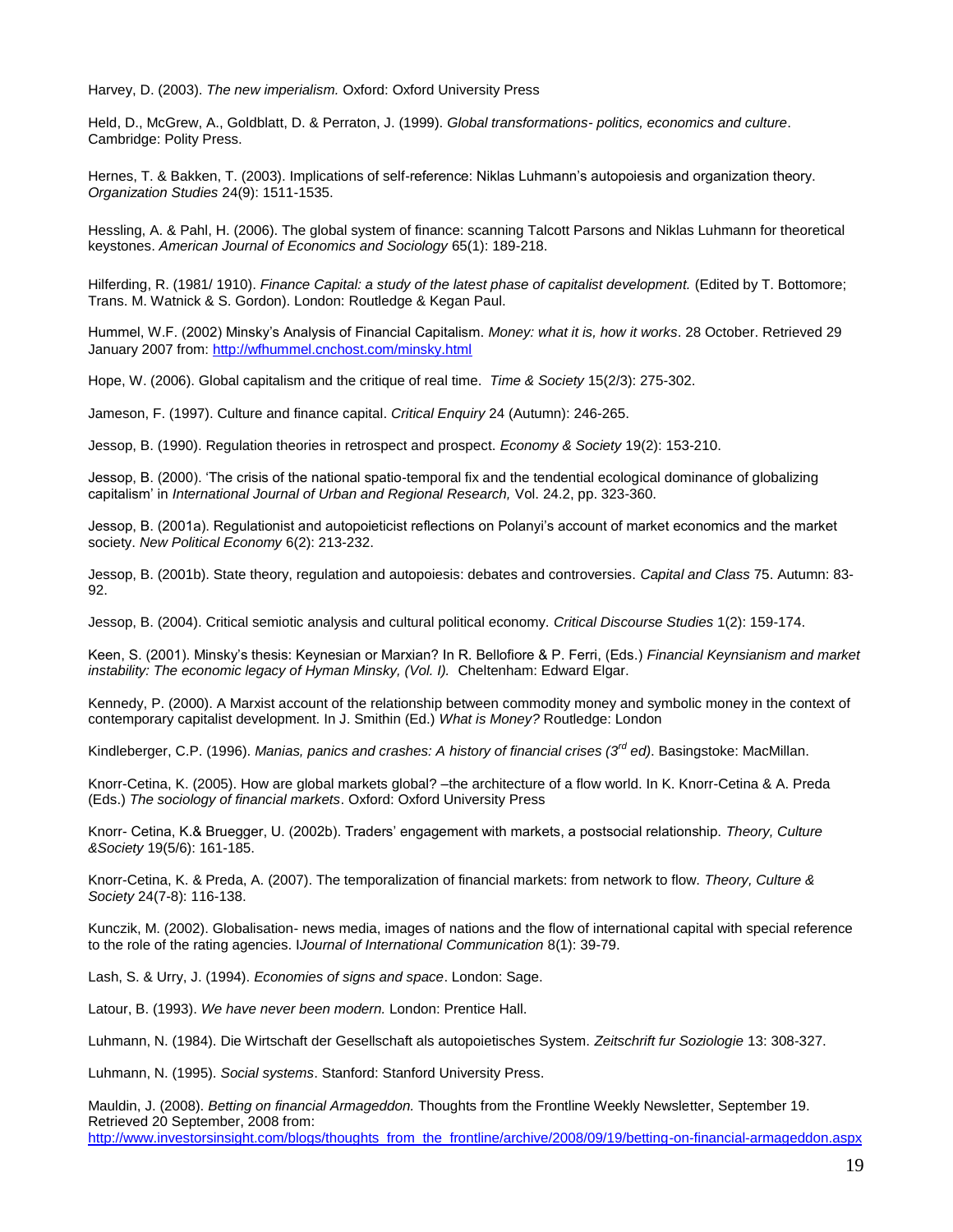Marx K. (1867). *Capita*l Vol.1. (Edited by F. Engels). MIA Library: Marx/Engels Collected Works. Retrieved 12 October 2005 from<http://www.marxists.org/archive/marx/works/cw/volume35/index.htm>

Marx K. (1885). *Capita*l Vol. 2. (Edited by F. Engels). MIA Library: Marx/Engels Collected Works. Retrieved 12 October 2005 fro[m http://www.marxists.org/archive/marx/works/cw/volume36/index.htm](http://www.marxists.org/archive/marx/works/cw/volume36/index.htm)

Marx K. (1894). *Capita*l Vol. 3. (Edited by F. Engels). MIA Library: Marx/Engels Collected Works. Retrieved 12 October 2005 fro[m http://www.marxists.org/archive/marx/works/cw/volume37/index.htm](http://www.marxists.org/archive/marx/works/cw/volume37/index.htm)

Marx, K. (1973/1859). Grundrisse: a contribution to the critique of political economy. (Trans.M. Nicolaus). London: Penguin.

Maturana, H.R. & Varela, F.J. (1980). *Autopoiesis and Cognition: The Realization of the Living.* Dordrecht: D. Reidel Publishing

McKinsey Global Institute (2006). *Mapping the global capital market 2006: Second annual report. McKinsey & Company.* Retrieved 2 February 2007 from<http://www.mckinsey.com/mgi/reports/pdfs/gcm/global.pdf>

McKinsey Global Institute (2008). *Mapping the global capital market 2008: Fourth annual report. McKinsey & Company.* Retrieved 19 December 2008 from [http://www.mckinsey.com/mgi/publications/mapping\\_global/index.asp](http://www.mckinsey.com/mgi/publications/mapping_global/index.asp)

Minsky, H.P. (1977). A theory of systemic fragility. In E. Atman & A. Sametz (Eds.). *Financial crises: institutions and markets in a fragile environment.* New York: John Wiley.

Minsky, H.P. (1982). *Can 'it' happen again? Essays in instability and finance*. Armonk, NY: M.E. Sharpe.

Minksy, H.P. (1992). *The financial instability hypothesis*. Working paper #74. May 1992. Jerome Levy Economics Institute. Retrieved 18 March 2005 from: [www.levy.org/pubs/wp74.pdf.](http://www.levy.org/pubs/wp74.pdf)

Muniesa, F. (2007). Market technologies and the pragmatics of prices. *Economy and Society.* 36(3) August 2007:377-395

Obstfeld, M., Shambaugh, J.C. & Taylor, A.M. (2003). *The trilemma in history: tradeoffs between exchange rates, monetary policies and capital mobility*. DNB Staff Report 94. De Nederlandsche Bank.

Perelman, M. (1987). *Karl Marx's crises theory: labour scarcity and fictitious capital*. New York: Praegar.

Pazarbasioglu, C., Goswami, M, & Ree, J. (2007). The changing face of investors*. Finance & Development 44(1)*. March. International Monetary Fund. Retrieved 16 Feburary 2008 from: [www.imf.org/external/pubs/ft/fandd/2007/03/pazar.htm](http://www.imf.org/external/pubs/ft/fandd/2007/03/pazar.htm)

Pineault, E. (2001). *Finance capital and the institutional foundations of capitalist finance: theoretical elements from Marx to Minsky*. UQAM/ Ecole de Haute Etudes en Sciences Sociales, Paris PhD Working Paper. Retrieved 12 November 2006 from: <https://depot.erudit.org/retrieve/774/000267pp.pdf>

Pryke, M. & Allen, J. (2000). Monetised time-space: derivatives-money's 'new imaginary'? *Economy and Society,* 29(2): 264- 284.

Rotman, B. (1987). *Signifying nothing- the semiotics of zero.* Basingstoke: Macmillan Press.

Rowbotham, M. (1998). *The grip of death- a study of modern money, debt slavery and destructive economics*. Charlbury: Jon Carpenter Publishing.

Sant, R. & Zaman, M.A. (1994). Market reaction to Business Week 'Inside Wall Street' column: a self-fulfilling prophecy. *Journal of Banking and Finance* 20: 617-643.

Sassen, S. (1996).Losing control? Sovereignty in an age of globalization*,* New York:Columbia University Press.

Sassen, S. (2006). *Territory, authority, rights: from medieval to global assemblages*. Princeton: Princeton University Press.

Saqib, O.F. (2001). The east Asian crisis in Kindleberger-Minsky's framework. *Brazilian Journal of Political Economy* 21(2): 91-98.

Sayer, A. (2001). For a critical cultural political economy. *Antipode* 33(4): 687-708.

SIFMA (2007). *Securities industry and financial markets global addendum 2007.* SIFMA research report, 11(10)*.* November.